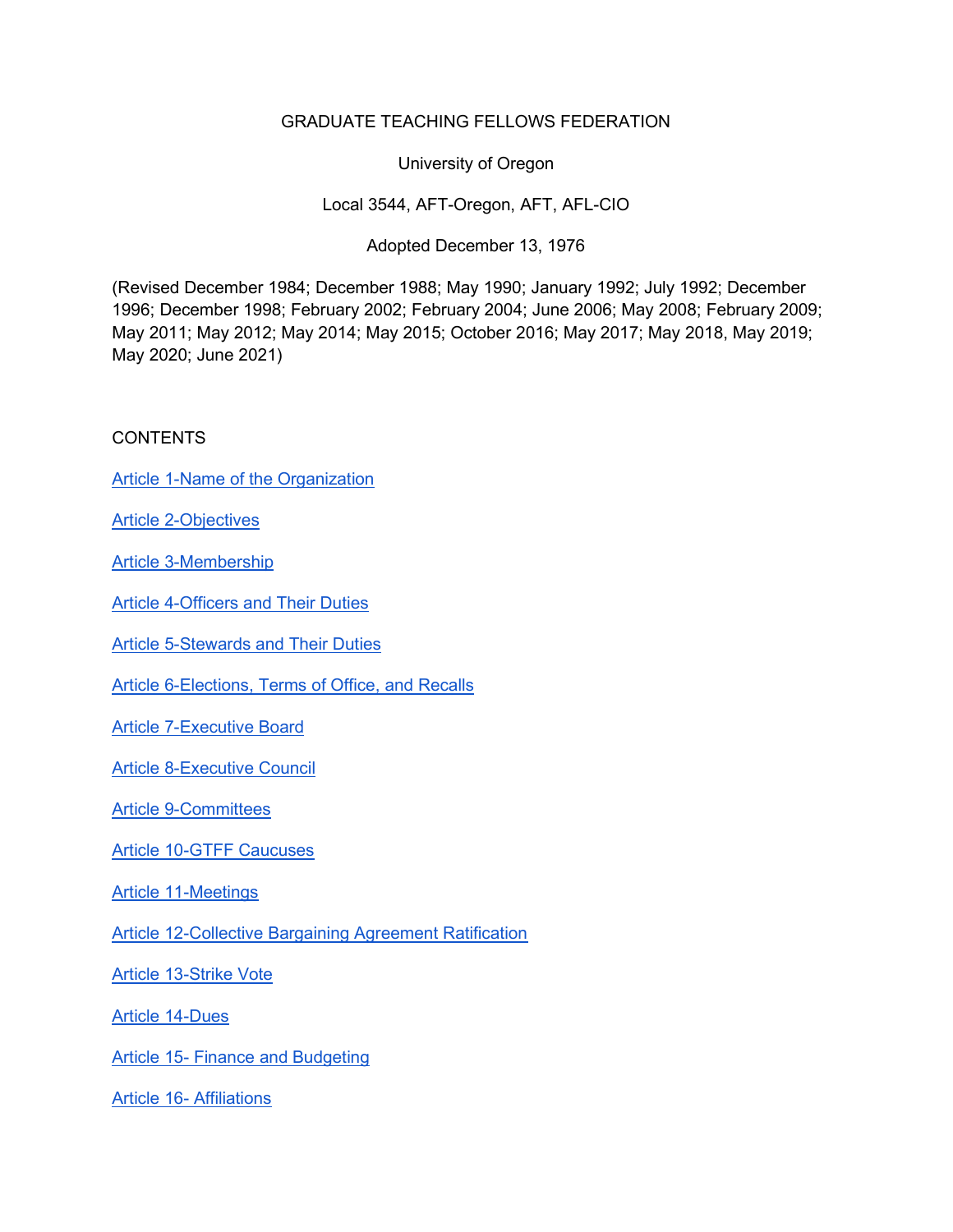Article 17- Amendments

Article 18- Health and Wellbeing of the Membership

Article 19 - Mutual-Aid Hardship Fund

#### **Definitions**

ARTICLE ONE – NAME OF THE ORGANIZATION

Section One- The name of this organization shall be the Graduate Teaching Fellows Federation Local 3544.

Section Two- This organization shall be affiliated with AFT-Oregon, and through them with the American Federation of Teachers, and in turn with the state and national affiliates of the AFL-CIO. This organization shall also be affiliated with the Lane County Central Labor Council.

Section Three- This organization shall retain the right to change its affiliation on the basis of the will of its Membership.

contents

#### ARTICLE TWO – OBJECTIVES

Section One- The objectives of this organization shall be to promote, through appropriate activities and programs and through our affiliation with AFT-Oregon, the objectives and principles of the Graduate Teaching Fellows Federation which include the following:

1) Promotion of union rights and liberties

(a) To protect and strengthen our democratic institutions, and to secure full recognition and enjoyment of the rights and liberties to which we are entitled. (b) To encourage graduate students to become active in local, state, national and global politics, while at the same time preserving the independence of the labor movement from outside political control. (c) To encourage all Graduate Students without regard to race, creed, color, sex, gender -identity, health, disability, sexual preference, relationship status, political affiliation, nationality, veteran status or age, to share in the full benefits of the GTFF. (d) To create a union climate which is diverse and inclusive of all members without regard to race, creed, color, sex, gender- identity, health, disability, sexual preference, relationship status, political affiliation, nationality, veteran status or age.

2) Promotion of education and its institutions

(a) To ensure that high standards are met in all educational institutions through lobbying efforts at the state level for adequate funds; (b) To aid and encourage the expansion and improvement of primary, secondary and higher education for all to enjoy, and to promote the employment of qualified professionals, including efforts to recruit persons from under-represented groups.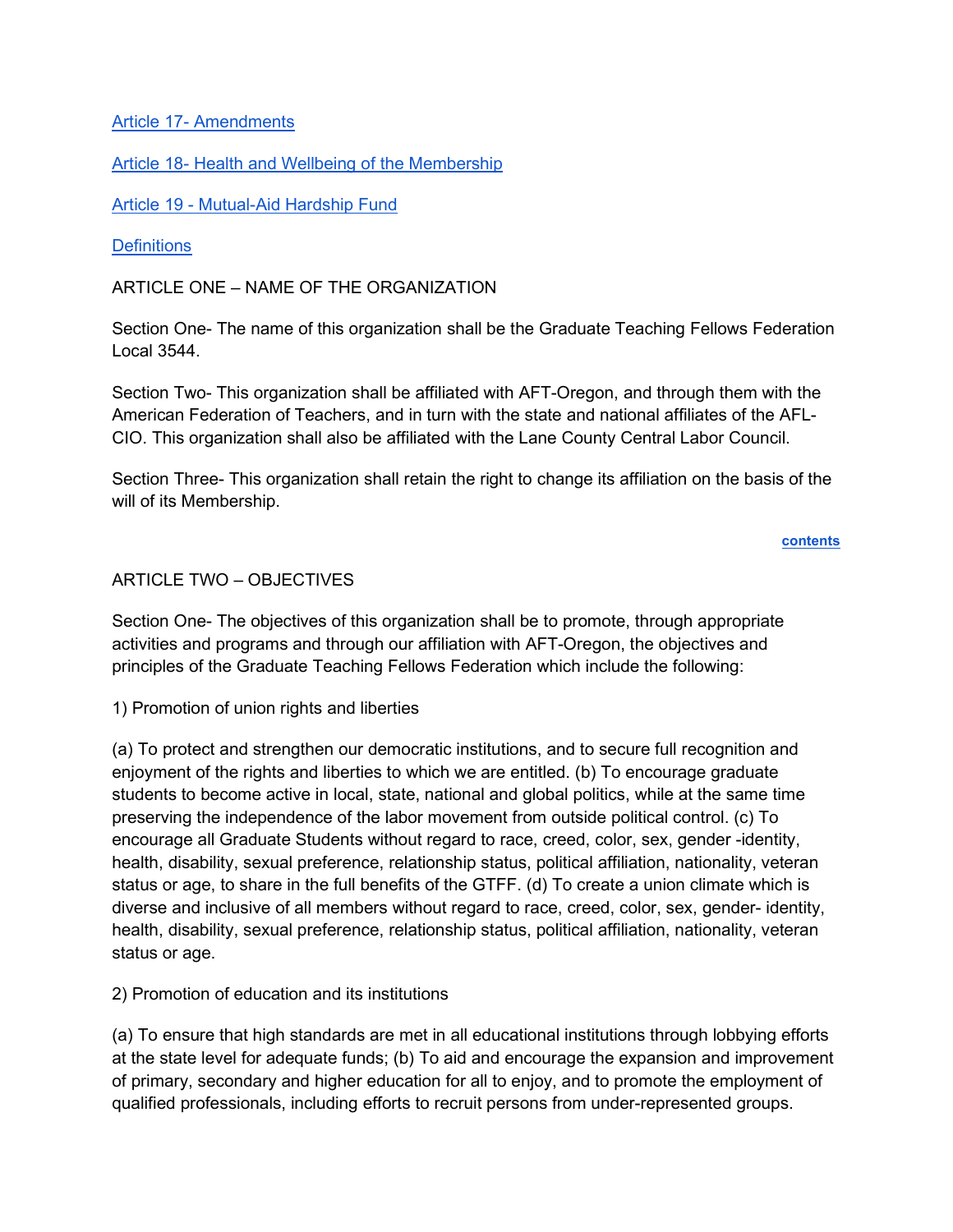3) Promotion of pro-union organizations and the building of unions

(a) To support the rights of all university and college employed graduate students, i.e., those working within the Oregon University System, whether in teaching or non-teaching capacities, to organize and engage in collective bargaining. (b) To support the efforts of all employees to organize and engage in collective bargaining. (c) To support organizations that encourages and facilitates inclusion of active democratic involvement and control. (d) To assist the organization of the unorganized for their mutual aid, protection and benefit of all.

4) Promotion of fair wages and working conditions for all workers

(a) To aid workers in securing improved wages, hours, and working conditions, with due regard for the autonomy and integrity of affiliated organizations; (b) To encourage all workers without regard to race, religion, creed, color, sex, gender-identity, sexual preference, political affiliation, nationality, veteran status or age, to share in the full benefits of union organization.

5) Promotion of fair, pro union, and socially responsible political agenda

(a) To seek legislation that protects and further promotes the principle of free collective bargaining, and to oppose legislation contrary to these goals. (b) To endorse qualified candidates for public office, and to seek and recommend the nomination and election of office seekers who pledge themselves to support labor objectives. (c) To support organizations that share our political agenda and to support active participation in the political process. (d) To support socially responsible legislation and political candidates

contents

## ARTICLE THREE – MEMBERSHIP

Section One- Regular Membership

(a) Any Graduate Teaching Fellow at the University of Oregon, who is included in the bargaining unit, shall be eligible for Regular Membership in the GTFF.

(b) Regular Members in good standing shall be entitled to full voice and vote on all questions and to hold any elected or appointed position within the local and its affiliates.

(c) Regular Members, elected to office in the GTFF, an affiliated state or national union or the Lane County Central Labor Council who become ineligible for Regular Membership may continue to serve in their offices if they continue to pay Associate Member dues to the GTFF. Minimum regular dues are established by the executive board as per Article fourteen, Section five of these bylaws.

Section Two- Associate Membership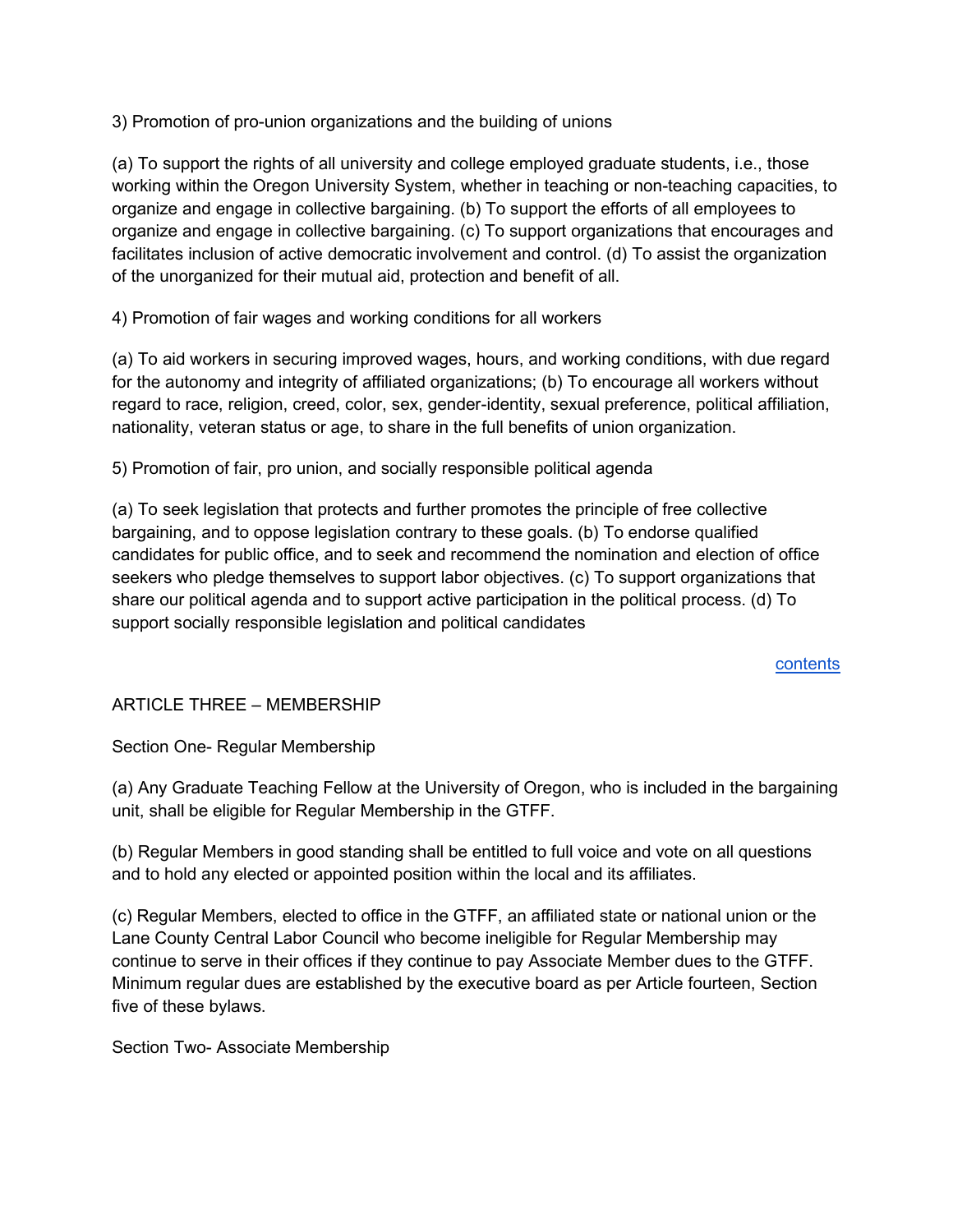(a) Any regularly enrolled graduate student admitted to a graduate degree program at the University of Oregon shall be eligible for Associate Membership in the Union.

(b) Associate Members will remain in good standing as long as they continue to pay dues equivalent to the Regular Member dues rate of a .2 FTE appointment earning the minimum wage at GE level 1 or flat fee to be determined by the Executive Board. Associate Member dues must be paid for a full term, or longer, and are due by the fifteenth of the month following the beginning of the term (October 15th, January 15th, or April 15th). Associate Member dues must be paid before Associate Members are eligible to participate in union functions that require membership.

(c) The following rights are granted to Associate Members in good standing: Associate Members are eligible to hold any elected or appointed position within the local and its affiliate, and to vote on all questions put before the General Membership—excluding affiliation, disaffiliation, collective bargaining agreement ratification, and strike votes. No additional rights or privileges associated with Regular Membership are granted through Associate Membership status.

(d) Associate Members will be limited to serving on the e-board for one (1) term (excluding summer) as an Associate Member following their previous GE appointment. Associate Members will be allowed to serve as stewards, e-councilors, or other appointed officials, for the remainder of their one (1) year terms of appointment, following their last GE appointment.

## Section Three- Legacy Membership

(a) Any Regular Member or Associate Member who has lost eligibility for their membership while in good standing with the GTFF may request Legacy Membership from the Executive Council. The Executive Council can accept Legacy Membership with a 60% pass vote. Legacy Membership will last one year from the date of the vote in the Executive Council. Legacy Membership may only be requested once per academic school year.

(b) Legacy Members will remain in good standing as long as they continue to pay dues equivalent to the Regular Member dues rate of a .2 FTE appointment earning the minimum wage at GE level 1 or flat fee to be determined by the Executive Board. Legacy Member dues must be paid for a full term, or longer, and are due by the fifteenth of the month following the beginning of the term (October 15th, January 15th, or April 15th). Legacy Member dues must be paid before Legacy Members are eligible to participate in union functions that require membership.

(c) The following rights are granted to Legacy Members in good standing: Legacy Members are eligible to hold any elected or appointed position within the local and its affiliate, and to vote on all questions put before the General Membership—excluding affiliation, disaffiliation, collective bargaining agreement ratification, and strike votes. No additional rights or privileges associated with Regular Membership are granted through Legacy Membership status. Legacy Members will be limited to serving on the e-board for one (1) term (excluding summer) as a Legacy Member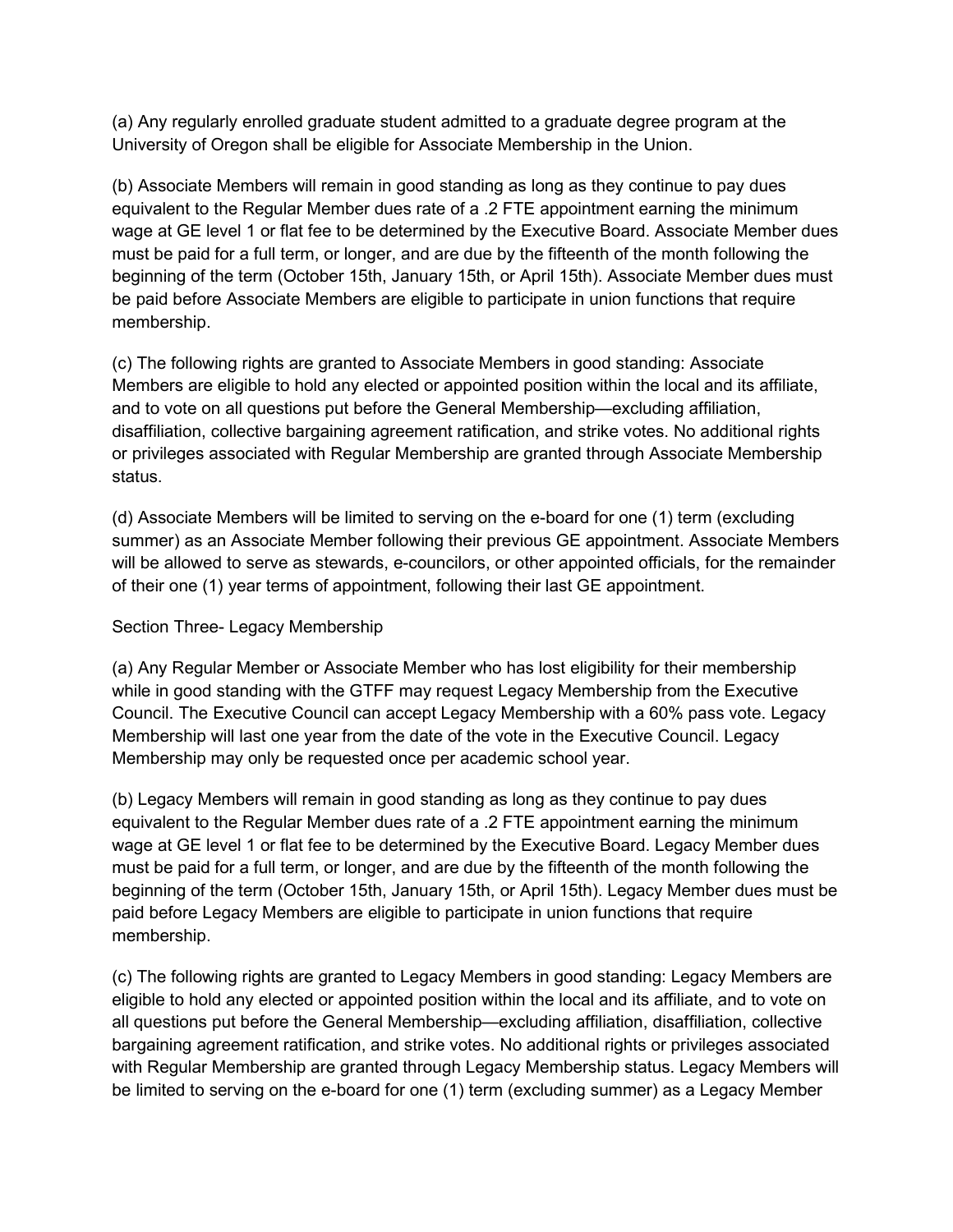following their previous GE appointment. Legacy Members will be allowed to serve as stewards, e-councilors, or other appointed officials, for the remainder of their one (1) year terms of appointment, following their last GE appointment.

Section Four- No member shall lose membership due to changes in the by-laws.

contents

## ARTICLE FOUR – OFFICERS AND THEIR DUTIES

Section One- The union officers, comprising the Executive Board, shall consist of the following:

**President** 

Vice President for Organizing

Vice President for Grievance

Vice President for Political education

Vice President for External Relations

Vice President for Operations

Vice President for Member Communications

Vice President for Equity and Inclusion

Vice President for Membership

**Treasurer** 

Section Two- Each officer of the Executive Board shall:

(a) report to the General Membership in a timely manner the actions and decisions made by the Board on behalf of the Membership as it conducts and monitors the on-going business and activities of the GTFF;

(b) be responsive to all members, giving advice, assistance, and support whenever needed or requested;

(c) make a report at all Executive Board meetings outlining the activities and duties successfully or partially completed during the previous week(s) of service;

(d) make a report at all regular General Membership meetings outlining the activities and duties successfully or partially completed during the previous month(s) of service;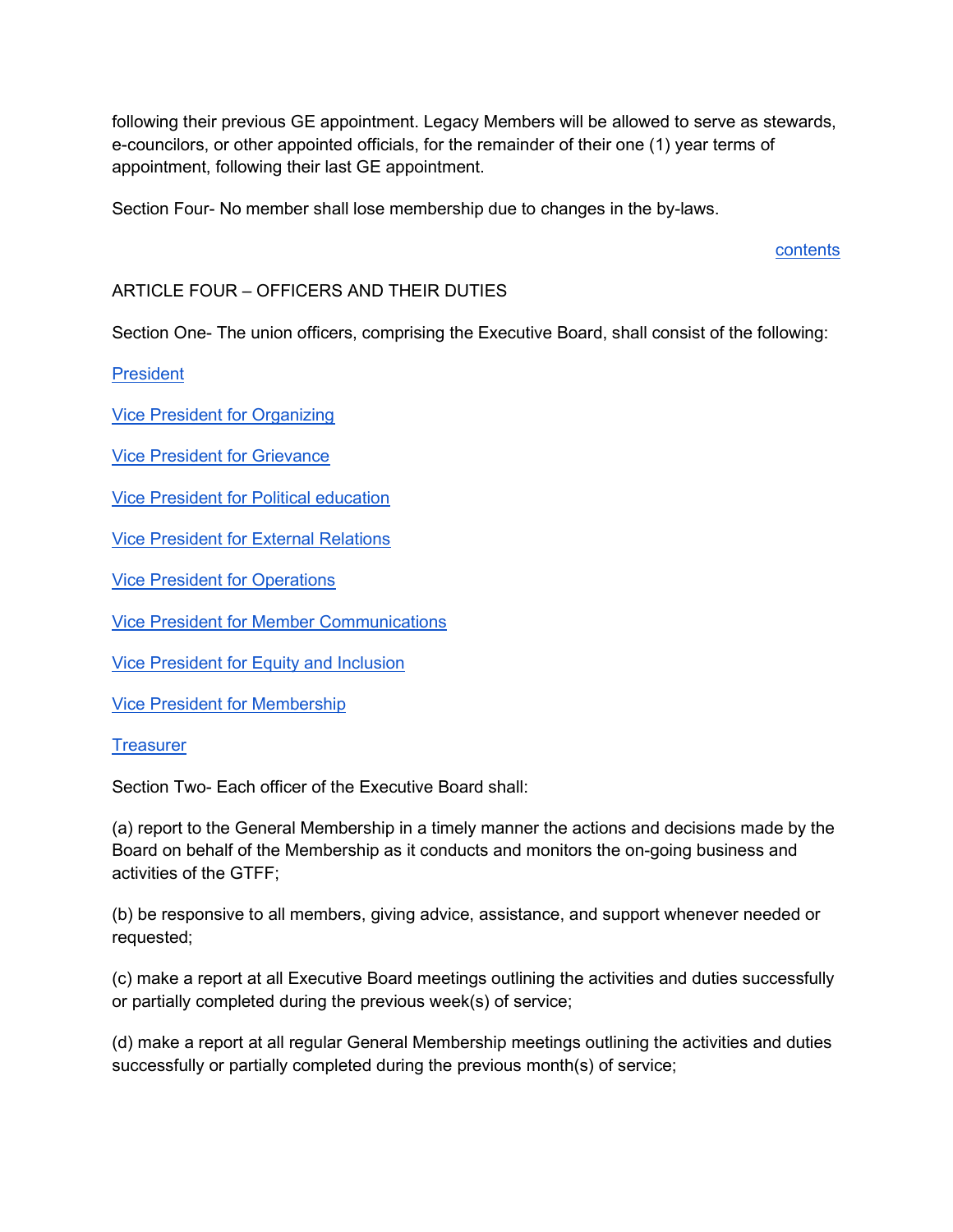(e) make a report at all Executive Council meetings outlining the activities and duties successfully or partially completed during the previous week(s) of service;

(f) be responsible for the administration of union policy established by the Executive Council;

(g) be responsible for taking minutes at all Executive Board Meetings,

(h) assist with organizing;

(i) perform all other duties as authorized and determined by the General Membership or Executive Council,

(j) to assist and help train new Officers elected to replace current Officers,

(k) to organize, plan, and facilitate Executive Board, Executive Council, and General Membership Meetings. This will not preclude agenda items coming from the floor;

(l) collaborate with other Board members to create a union climate that is inclusive of all members, paying particular attention to salient equity issues such as disability access and support for international GEs, and supporting underrepresented and marginalized communities through the development of equity-minded goals and community-building events;

(m) attend one workshop per term organized by the VP of Equity and Inclusion. This workshop will be focused on developing an inclusive union, especially with regard to disability access, consensus decision-making, and equitable meeting facilitation practices; and,

(n) collaborate where their duties may otherwise overlap and occasionally take on the tasks of overburdened others in a spirit of the equitable division of labor.

(o) attend at least 1 meeting of the Equity and Inclusion Committee per term and at least 1 meeting of an established and/or ad hoc caucus per term.

Section Three- The duties of the President shall include the following:

(a) to preside over all meetings of the Executive Board and General Membership;

(b) to be responsible for the orderly management and successful completion of all GTFF business;

(c) to report to the General Membership, the Executive Council, and the Executive Board, where appropriate, the regular and on-going activities of the union's state and national affiliates;

(d) to act as Chair, or appoint a Chair, for all Bargaining Teams, with the advice and consent of the Executive Council;

(e) to act as the ranking Delegate in all conventions and meetings of affiliates except the Lane County Central Labor Council and ESSN;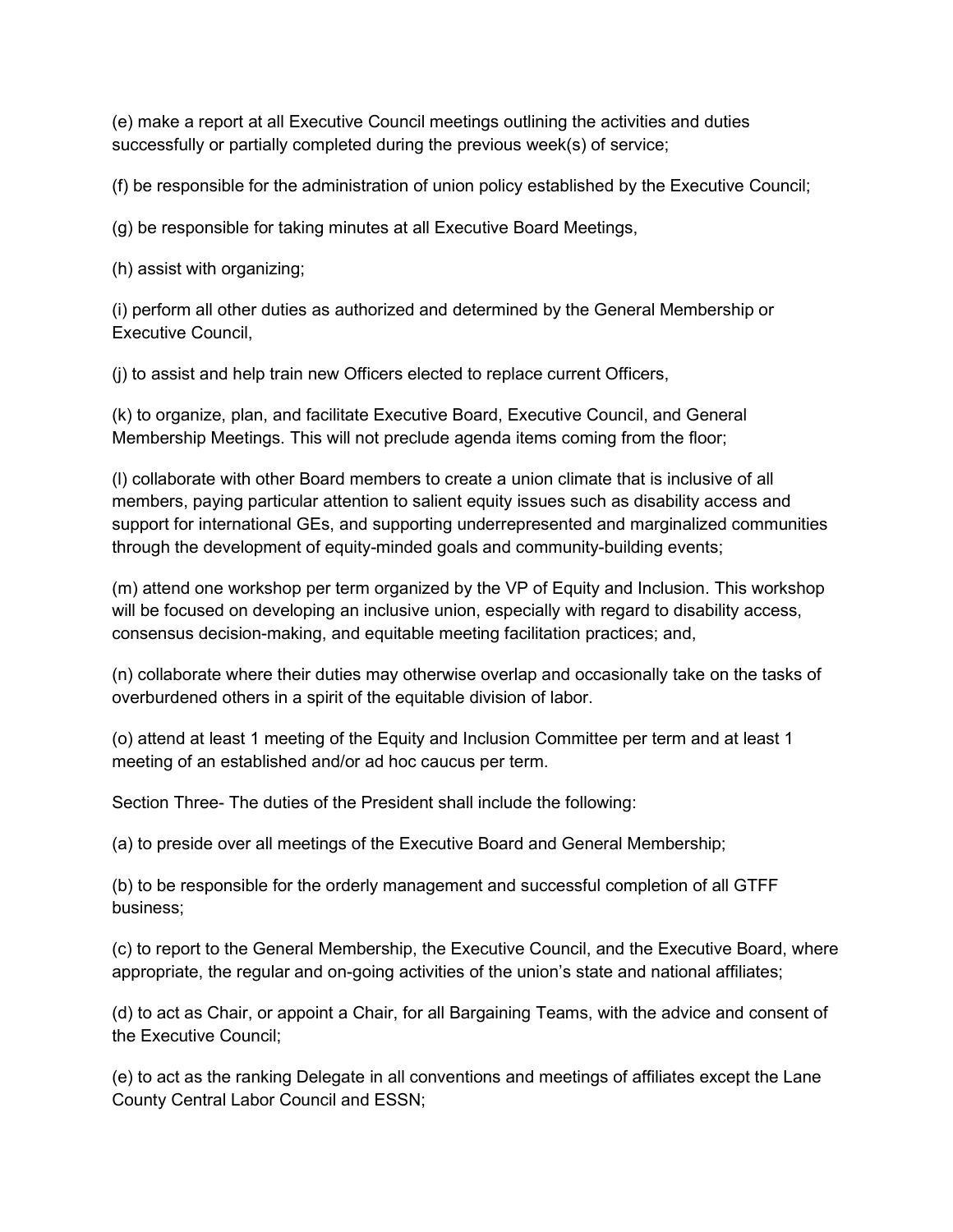(f) to be responsible for the administration of the contract;

(g) with the aid of the Executive Board and the approval of the Executive Council, make appointments to fill vacancies on the Board;

(h) to supervise any employee or student intern associated with the GTFF, and to appoint Committee Chairs and members as specified in Article Nine, Section One below;

(i) to serve on the GTFF Health and Welfare Trust;

(j) to act as the official voice of the GTFF; and,

(k) to communicate to the membership any unfilled GE positions on institutional committees that impact GE working conditions. The President or the Vice President for Communications shall send an email about open positions by Week 5 of Fall Term, and any time they are informed of an unfilled position.

#### contents

Section Four- The duties of the Vice President for Organizing shall include the following:

(a) to be responsible, in conjunction with the President, for originating, reviewing or editing correspondence with Stewards and union members;

(b) to serve as Chair of the Executive Council;

(c) to coordinate resources, material and training for Stewards;

(d) with the aid of the Executive Board and the approval of the Executive Council make appointments to fill Steward vacancies;

(e) to serve as Chair of the Organizing Committee;

(f) In conjunction with Vice President for Political Education assist with the organization of other graduate employee unions;

(g) to preside over the meetings of the Executive Board and General Membership in the absence of the President;

(h) to assume the duties of the Presidency in cases when the President is temporarily unavailable; and

(i) to assume the Presidency in the permanent absence of the President.

(j) to serve as chair of the Contract Action Team (CAT);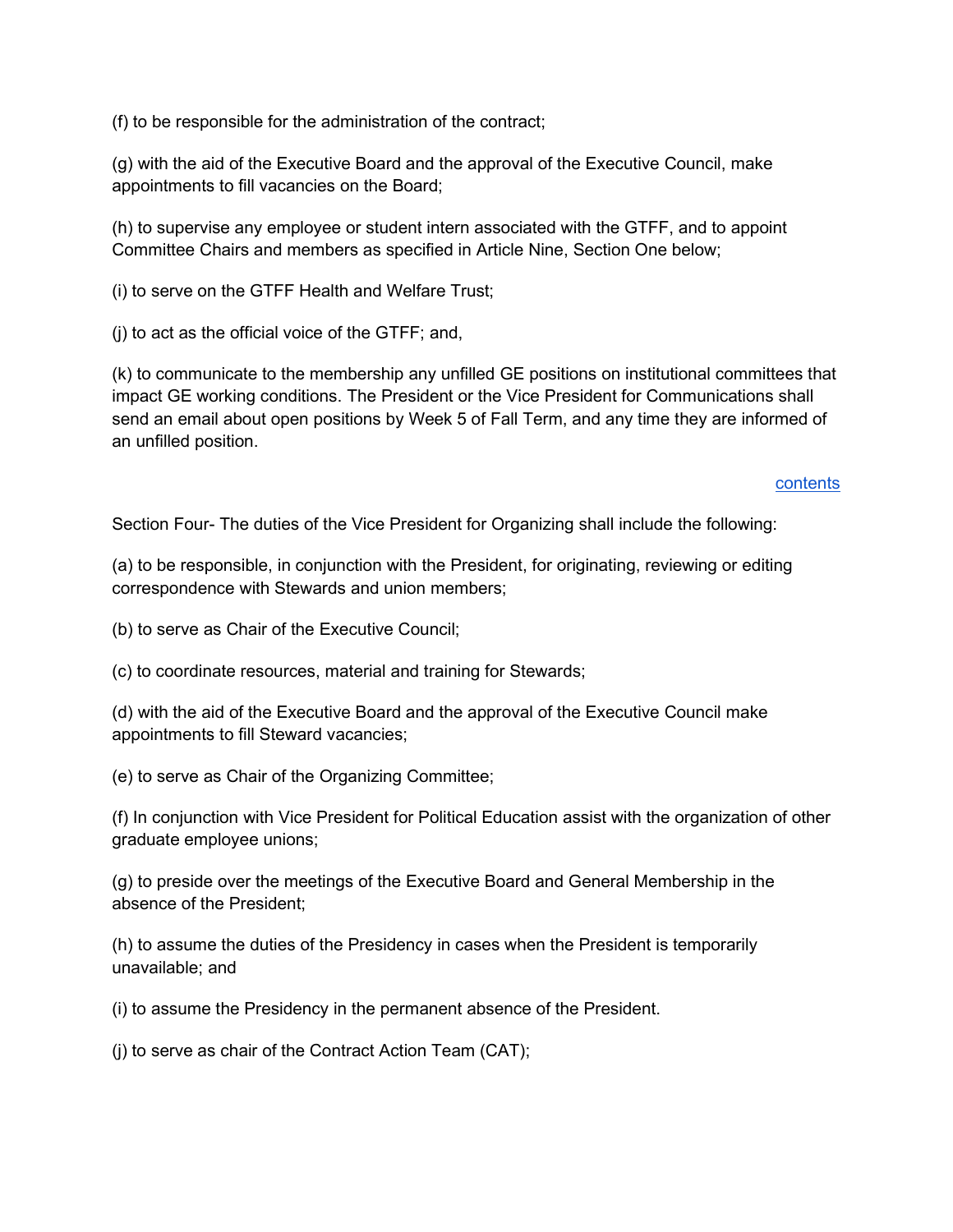(k) in conjunction with Vice President for Grievances, meet at least once per term with lead stewards to discuss issues, training needs, and develop organizing goals; and,

(l) to organize and disseminate important changes to the CBA before, during, and after bargaining (by way of the CAT).

Section Five- The duties of the Vice President for Grievance shall include the following:

(a) to be responsible for originating, reviewing, or editing all correspondence with the University or its agents in connection with all grievances;

(b) to be responsible for forming and Chairing the Grievance Committee;

(c) to keep records of potential contract problems which may require changes to be made in the contract language in the next negotiating sessions;

(d) to accompany the President in meetings regarding the administration of the contract;

(e) to assist the Vice President of Membership in efforts to educate and inform the Membership on their rights and duties under the contract;

(f) to support members in solving issues that may fall outside the purview of the contract; and,

(g) to be responsible for informing the Executive Board and Executive Council of the work of the Grievance Committee.

Section Six- The duties of the Vice President for Political Education shall include the following:

(a) to encourage members to run for office or serve on Committees of State or National affiliated unions,

(b) to be responsible for forming and Chairing the COPE Committee;

(c) to be responsible for informing the membership of all political issues that may affect the GTFF;

(d) to be responsible for informing the membership of the labor movement and the union's part in it; and

(e) to be responsible for communication with and lobbying of elected representatives of local, state, and federal offices.

Section Seven The duties of the Vice President for External Relations shall include the following:

(a) to serve as the ranking Delegate at the Lane County Central Labor Council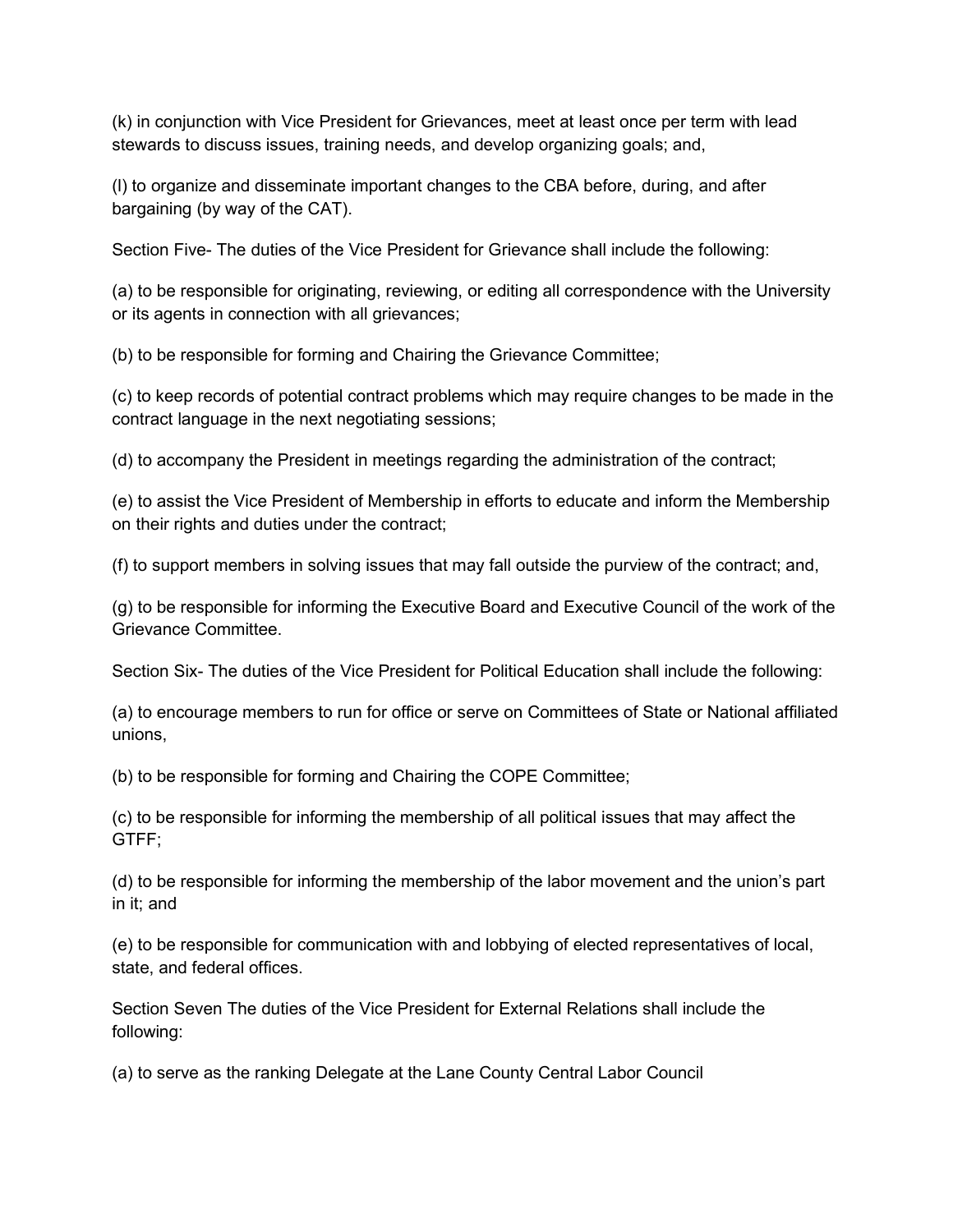(b) to serve as ranking Delegate at ESSN.

(c) to Chair the External Relations Committee;

(d) in conjunction with Vice President for Organizing assist with the organization of other graduate employee unions;

(e) to be responsible, in conjunction with the President, for originating correspondence between the GTFF and its affiliate organizations or other external organizations; and

(f) to assist the Vice President for Political Education in establishing and maintaining contact with external organizations.

Section Eight- The duties of the Vice President for Operations shall include the following:

(a) to supervise all office staff and oversee the day-to-day operations of the GTFF office; to hold regularly scheduled meetings with the office staff and the President or the President's designee; and ensure compliance with the GTFF staff contract;

(b) to serve on the GTFF Health and Welfare Trust;

(c) to assist the benefits administrator during enrollment periods to help ensure benefits plan procedures are effectively communicated and enforced;

(d) to meet with health benefits, the benefits administrator, and vendors to help plan, develop, and manage the GTFF benefits package;

(e) to report on the status of the Health and Welfare trust to Executive Board and Executive Council,

(f) to be responsible and administer all elections outlined in Article Six,

(g) to be responsible for the operations and upkeep of all computers and electronics in the GTFF office, and

(h) to chair the Operations Committee.

Section Nine- The duties of the Vice President for Member Communication shall include the following:

(a) if publication is desired by the Executive Council, to serve as editor of the newsletter and be responsible for scheduling all related volunteer activities;

(b) to work with the benefits administrator to develop benefits communication materials and attend work site meetings at which benefits are explained;

(c) to be responsible for monthly updates on the GTFF website;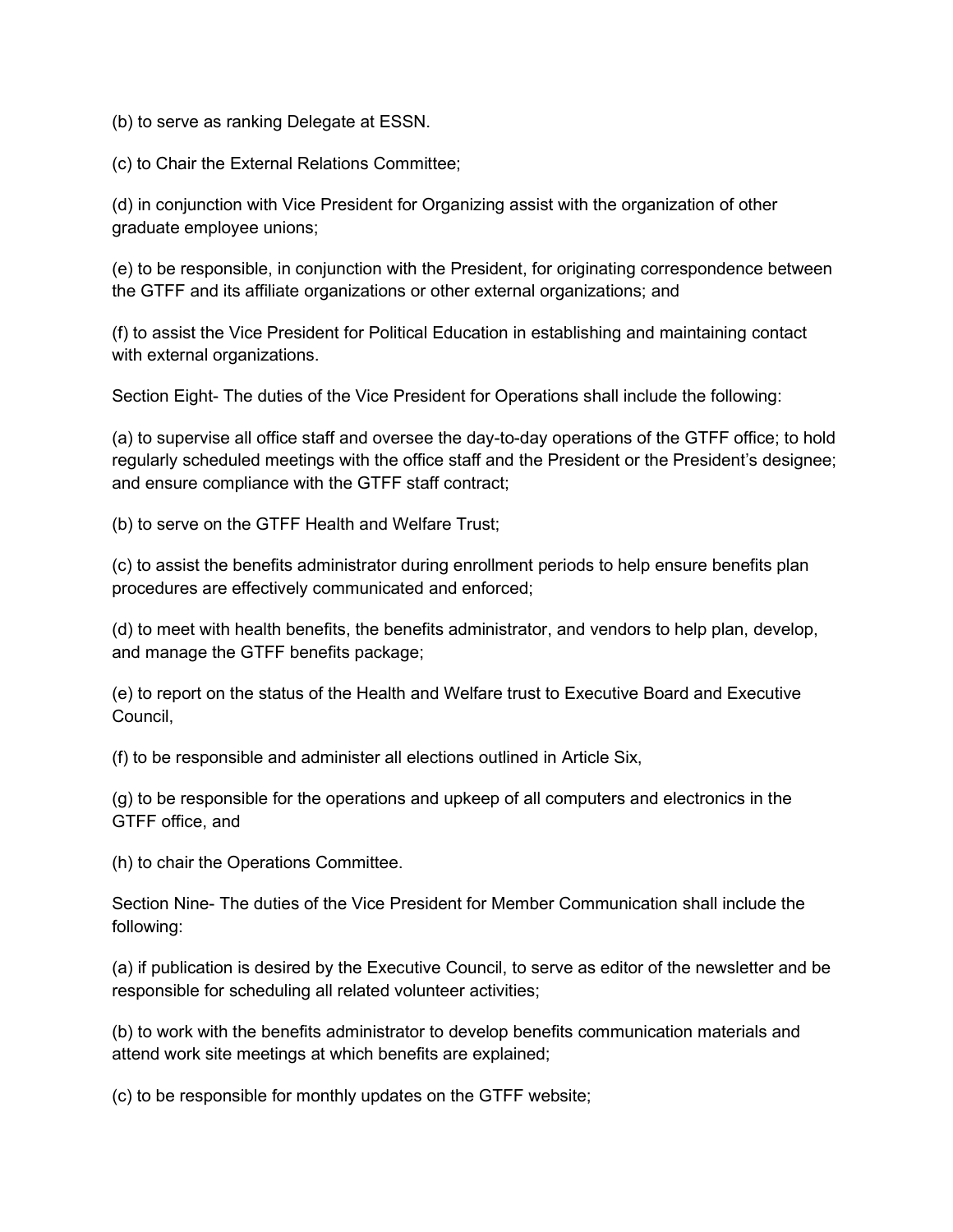(d) keep a record and inform the membership of all standing resolutions of the Executive Council;

(e) to work with the VP for Membership in making sure the information is supplied to all membership, and;

(f) to be responsible for publishing and distributing the Executive Council and General Membership meeting notices.

Section Ten- The duties of the Vice President for Equity and Inclusion shall include the following:

(a) to strategize outreach efforts to encourage and recruit underrepresented members from underrepresented communities to participate in the union, as well as to run for leadership positions, including Executive Board,office, Stewardship, Committees, and Caucusesand serve on Committees;

(b) to form and organize the Equity and Inclusion Committee, and implement its suggestions via meeting reports and through direct action in consultation with Executive Board and General Membership;

(c) to suggest concrete changes regarding union culture and structure to the General Membership, Executive Council and Board, with specific attention to decision-making procedures and meetings;

(d) to address issues of diversity and inclusion as they arise, in conjunction with the Equity and Inclusion Committee and Caucuses;

(e) to promote understanding of the intersection of issues of diversity & inclusion as related to policies, procedures, and politics;

(f) in conjunction with the VP of External Relations, to develop connections with university systems (e.g., departments, graduate school, administration) to advance the interests of a diverse union membership;

(g) in conjunction with all caucus chairs and relevant GEs, organize per-term workshops for all officers as outlined in Article 4 Section 2;

(h) to assist active caucuses in the event that a caucus leader is temporarily unavailable; and

(i) to coordinate with the Executive BoardVP of Organizing regarding resources, materials, and training for caucuses.

#### **contents**

Section Eleven - The duties of the Vice President for Membership shall include the following: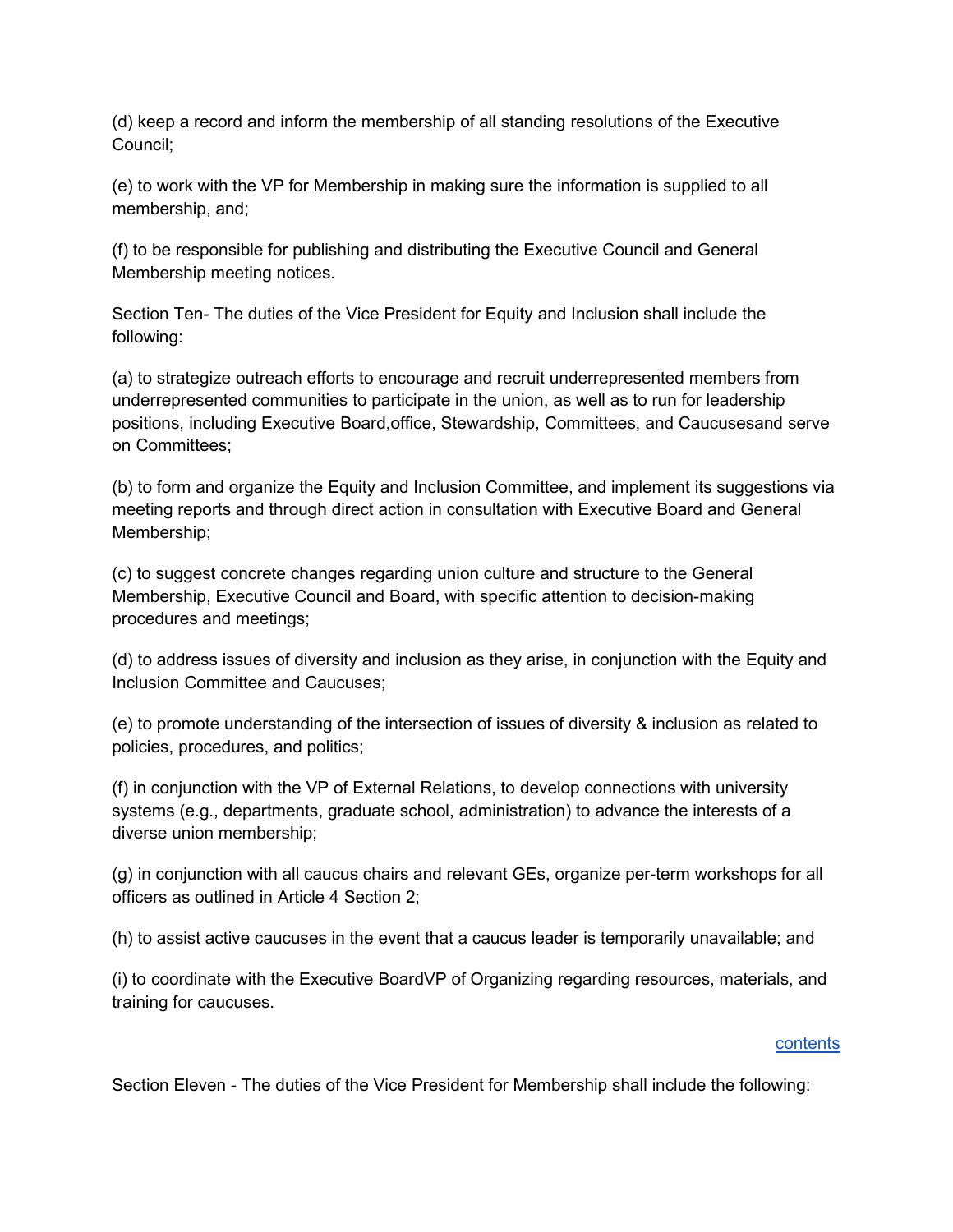(a) to be responsible for supervising the upkeep of the membership lists and the records of participation in each department;

(b) to host informative sessions on meeting procedure, bylaw changes, resolutions, and bargaining updates for membership;

(c) to work with VP for Equity and Inclusion to increase appointments to fill Steward vacancies and encourage caucus and event involvement;

(d) to assist the VP for Organizing in disseminating important changes to the CBA before, during, and after bargaining (by way of the CAT);

(e) to assist VP for Organizing and VP for Member Communications in making sure bylaw changes, resolutions, and bargaining updates are communicated to the membership;

(f) to assist the VP for Operations in planning and implementing Union events and making sure information about these events is disseminated to the membership.

Section Twelve- The duties of the Treasurer shall include the following:

(a) to act as the Chair of the Budget Committee;

(b) to be responsible for accurate records and books of all GTFF financial records;

(c) to be responsible for tax returns and other financial reports as required by any governmental agency;

(d) to be responsible for informing the Executive Board, Executive Council, and the Membership of the present and future financial status of the GTFF;

(e) to be responsible for preparing or having prepared monthly financial statements of the GTFF;

(f) to ensure that an independent audit of GTFF finances is conducted after the end of every fiscal year; and

(g) to serve on the GTFF Health and Welfare Trust.

## ARTICLE FIVE – STEWARDS AND THEIR DUTIES

Section One- Any department or non-departmental work site (hereinafter referred to as a "work site,") that has union members will elect its own steward(s). The number of stewards allotted for each work site shall be the number of full members in that work site divided by 10, rounding up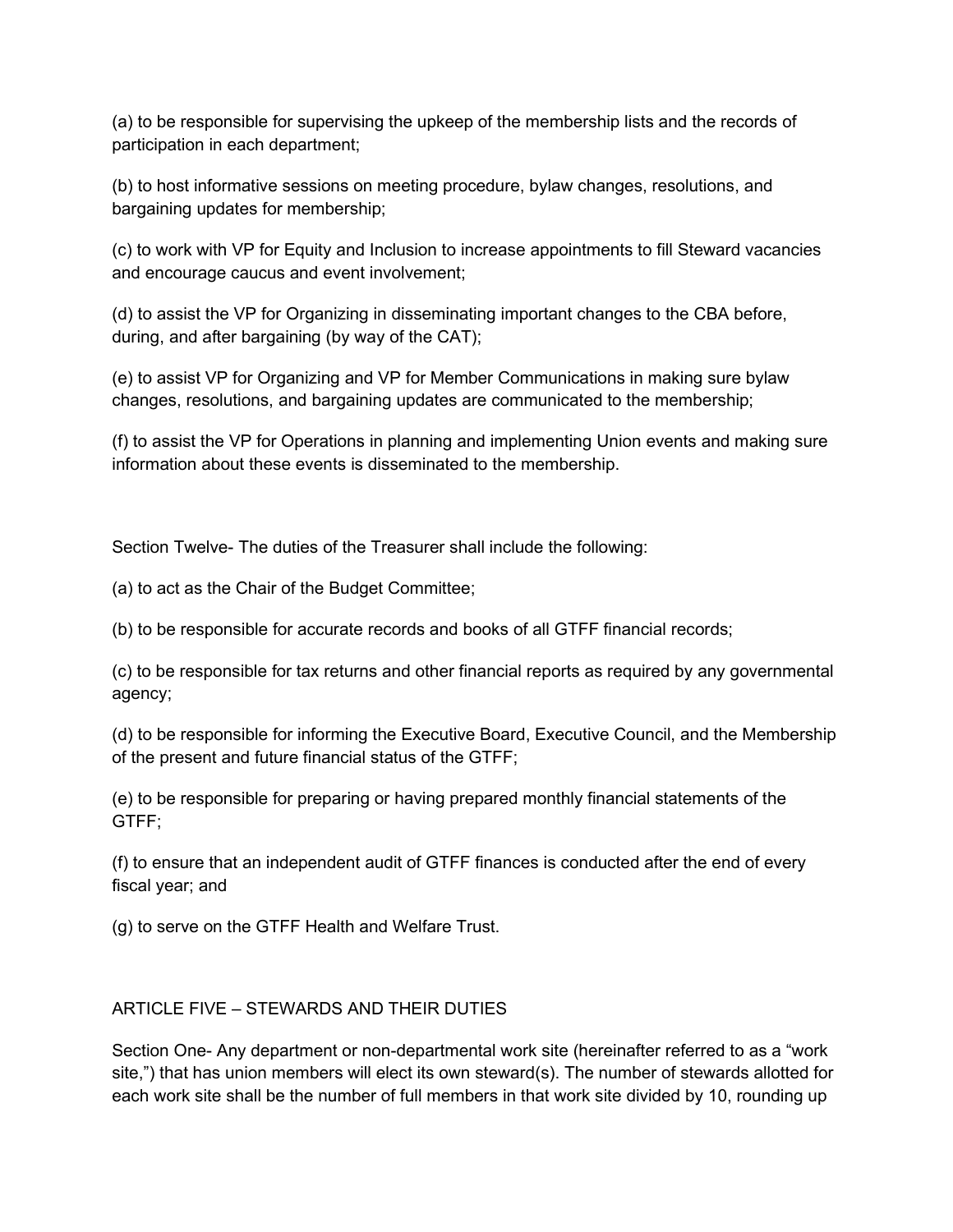any fraction. The duly-elected steward(s) shall inform the Executive Board of a change in status as steward.

In cases where a single department has two or more geographically distinct work sites, the Executive Board may authorize the separate election of stewards from each of the work sites by those members at a particular work site, even if the combined department membership is less than ten.

In the event of a vacancy, the President or the Vice President of Organizing shall be empowered to appoint a steward, with the approval of the Executive Council, to serve until the next steward election.

In special cases, the Vice President of Organizing is empowered to appoint or approve two or more members who may share the duties of the work site steward, with the approval of the Executive Council and consent of the union members in the work site. Such appointees may serve until the next steward election.

In the event that the Vice President of Organizing position is not filled, the duties outlined above will be reassigned as per Article 7, Section 5.

Section Two- The duties of a steward include:

(a) assisting the Executive Board and Executive Council in organizing members of the work site;

(b) monitoring potential contract abuses and grievances in the work site and reporting to the Vice President for Grievance or Grievance Committee on these matters;

(c) assisting or representing a GE on work-related matters, including informal grievances and, when appropriate, formal grievances, when so requested by a GE;

(d) posting and circulating notices, minutes, information fliers, and other communications from the GTFF and its affiliate organizations;

(e) maintaining the GTFF bulletin board in the work site;

(f) mobilizing members to become active in the union;

(g) attending the General Membership and Executive Council meetings of the GTFF, a mandatory one-time Stewards' orientation, and caucus-led training events;

(h) exerting due diligence in attempts to send at least one departmental steward (or an alternate representative) to each caucus-led training event, as well as responsibly facilitating pertinent training materials back to fellow stewards and their respective departments' GEs;

(i) representing the members in their worksite at Executive Council meetings;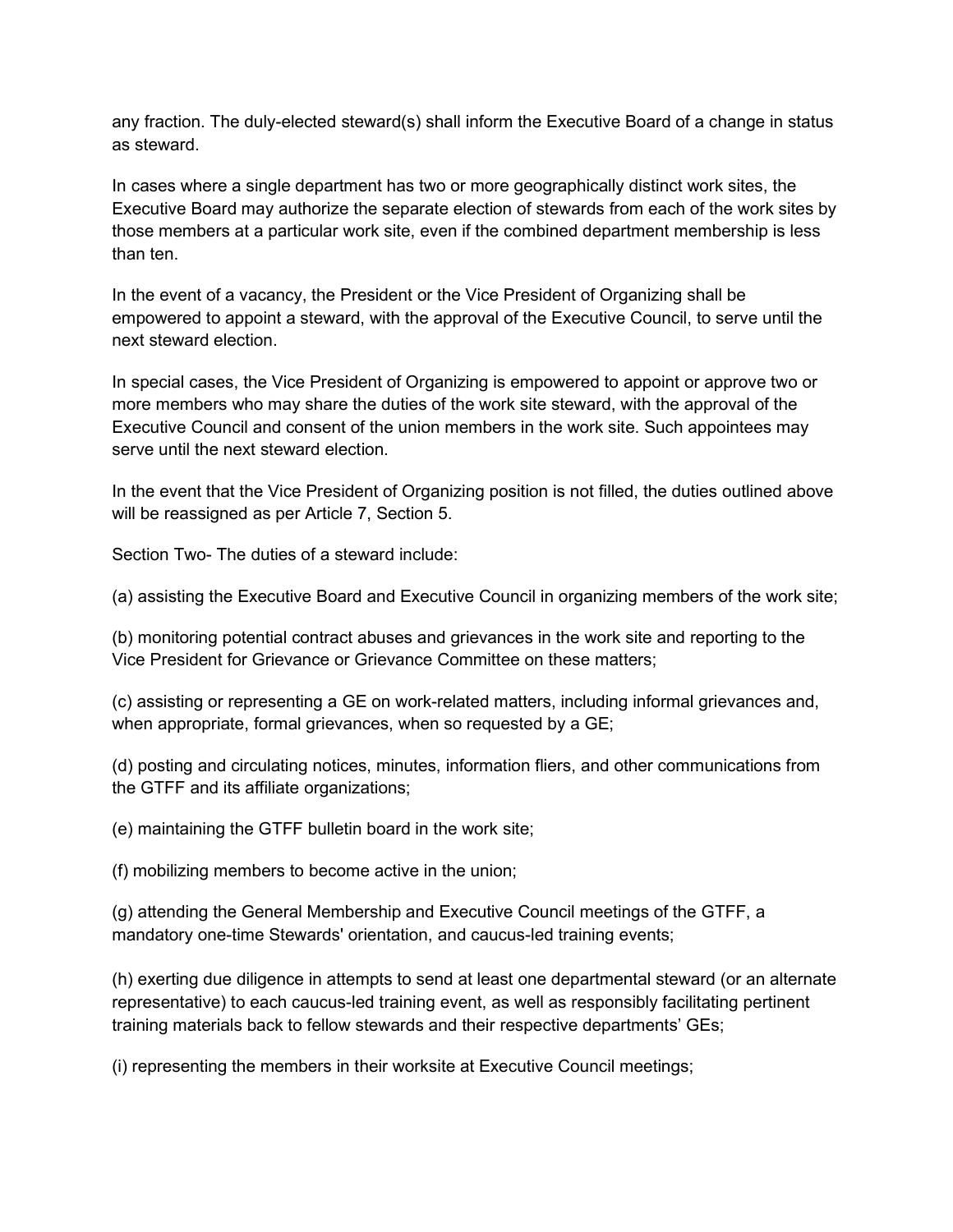(j) attending meetings and, if necessary, organizing meetings of union members or GEs in their work site; and

(k) attending or serving on assigned Committees, as well as attempts with due diligence to serve on one active caucus (particularly when relevant to the needs of the steward's department).

Section Three – Lead Stewards

Four lead stewards will be elected to support stewards in Arts & Education, Humanities, Social Sciences, and Natural Sciences. Which department, institute, or hiring body will be supported by which Lead steward will be determined by the Vice President for Membership in conjunction with the Vice President for Organizing.

Section Four – Lead steward elections will be elected along with Executive Board members as outlined in Article Six Section One. If a vacancy arises prior to the annual election, the Vice President of Operations in conjunction with the Executive Council will conduct a vote.

Section Five – The duties of a Lead steward include supporting the duties of stewards as outlined in Section Two, and additionally:

(a) reporting monthly on the status of their assigned area to VP for Organizing;

(b) holding at least one meeting per term with all stewards in their area to review the organizing goals, issues, and needs of stewards;

(c) working to develop and maintain inclusive organizing practices and specific organizing challenges faced by their given area in tandem with concerns raised within the Equity and Inclusion Committee;

(d) to assist departments without stewards in hosting department meetings, and act as interim steward in disseminating information to these departments;

GTFF Lead Stewards will receive a \$50 stipend for each full Fall, Winter, and Spring quarter they serve in their position.

#### contents

## ARTICLE SIX – ELECTIONS, TERMS OF OFFICE, AND RECALLS

Section One- Officers

(a) Eligibility and Nomination

1) Elections for the positions outlined in Article 4, Section 1 shall be conducted annually by sealed ballot box in the GTFF Office or by a method to be determined by the Executive Council.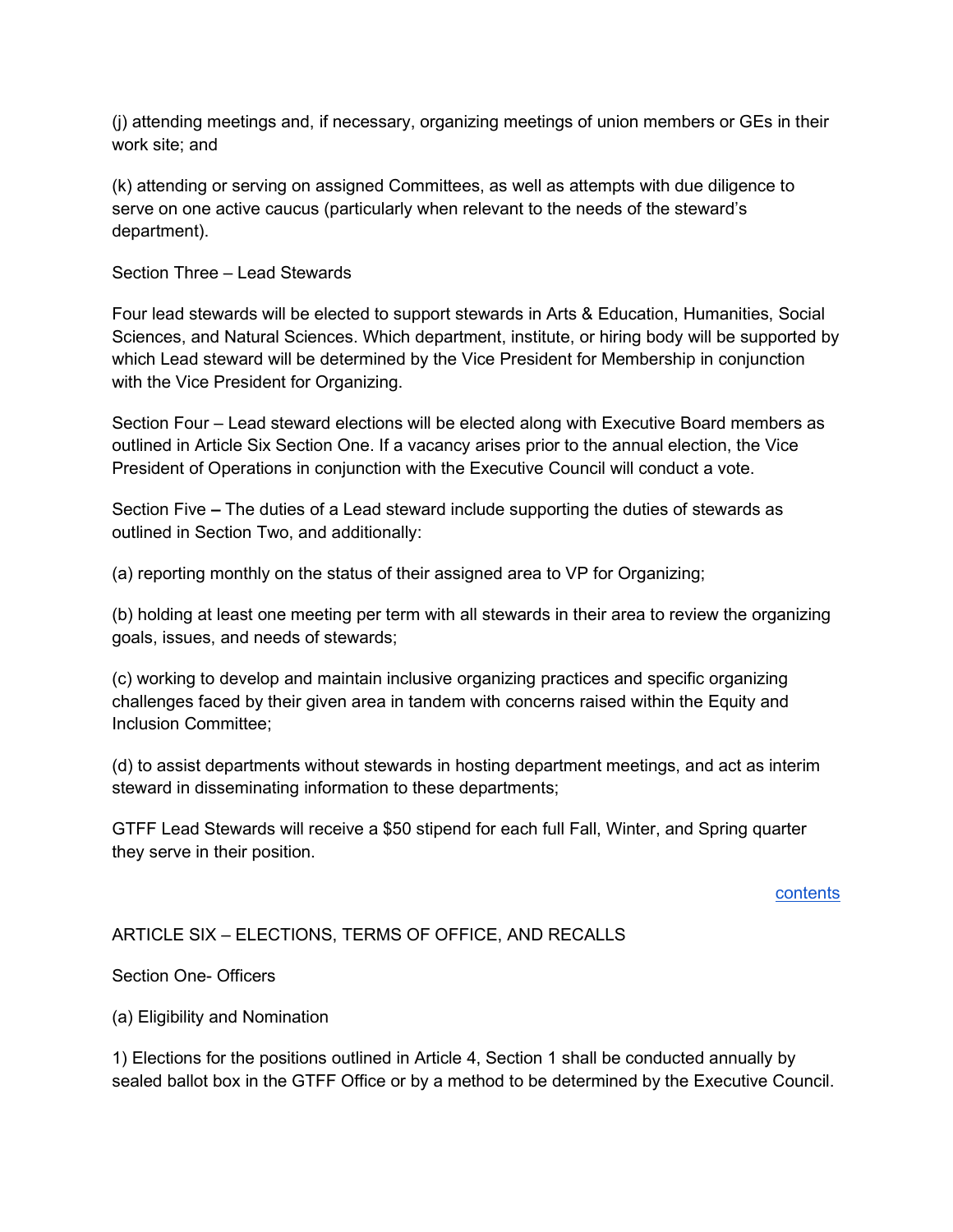2) Notice of nominations for officer positions shall be made no less than 14 calendar days prior to the nominations meeting.

3) Nominations shall be made during the Spring Term General Membership meeting, in writing to the Vice President for Operations, or submitted via an anonymous online submissions process.

4) Only Regular, Associate, or Legacy Members in good standing will be allowed to nominate or be nominated.

## (b) Elections

1) Elections shall be based on the names placed in nomination and shall take place no sooner than 14 calendar days following the Spring General Membership meeting .

2) At least one week prior to the election meeting or tallying of ballots, absentee ballots and a sealed ballot box will be made available.

3) Elections shall be by plurality.

4) A quorum of at least 10% (5% in cases of uncontested elections) of the General Membership, is required.

5) In the absence of quorum, a re-election shall be conducted within 14 days of ballot counting.

6) Results of the election will be made public within 72 hours of the ballot count.

## (c) Term of Office

1) New officers shall begin training under the sitting officer for their duties on the Monday following the tallying of ballots of an officially sanctioned election as defined by Article Six, Section One, Part b and shall assume full responsibility for said duties on the first official day of the next academic term (usually summer term). Officers will serve for 13 months or until duly elected successors' term of office begins.

2) No Member may serve on the Executive Board for more than four consecutive years.

(d) Recall

1) Any elected officer will be recalled when at least 30% of the General Members sign, within a period of 30 calendar days, and submit a petition to the Executive Council requesting the recall of an officer, and the following procedures are followed:

a) Representatives of the petitioners must attend the Executive Council Meeting when the petition is presented. If such persons do not appear, the petition may be declared invalid by the Executive Council.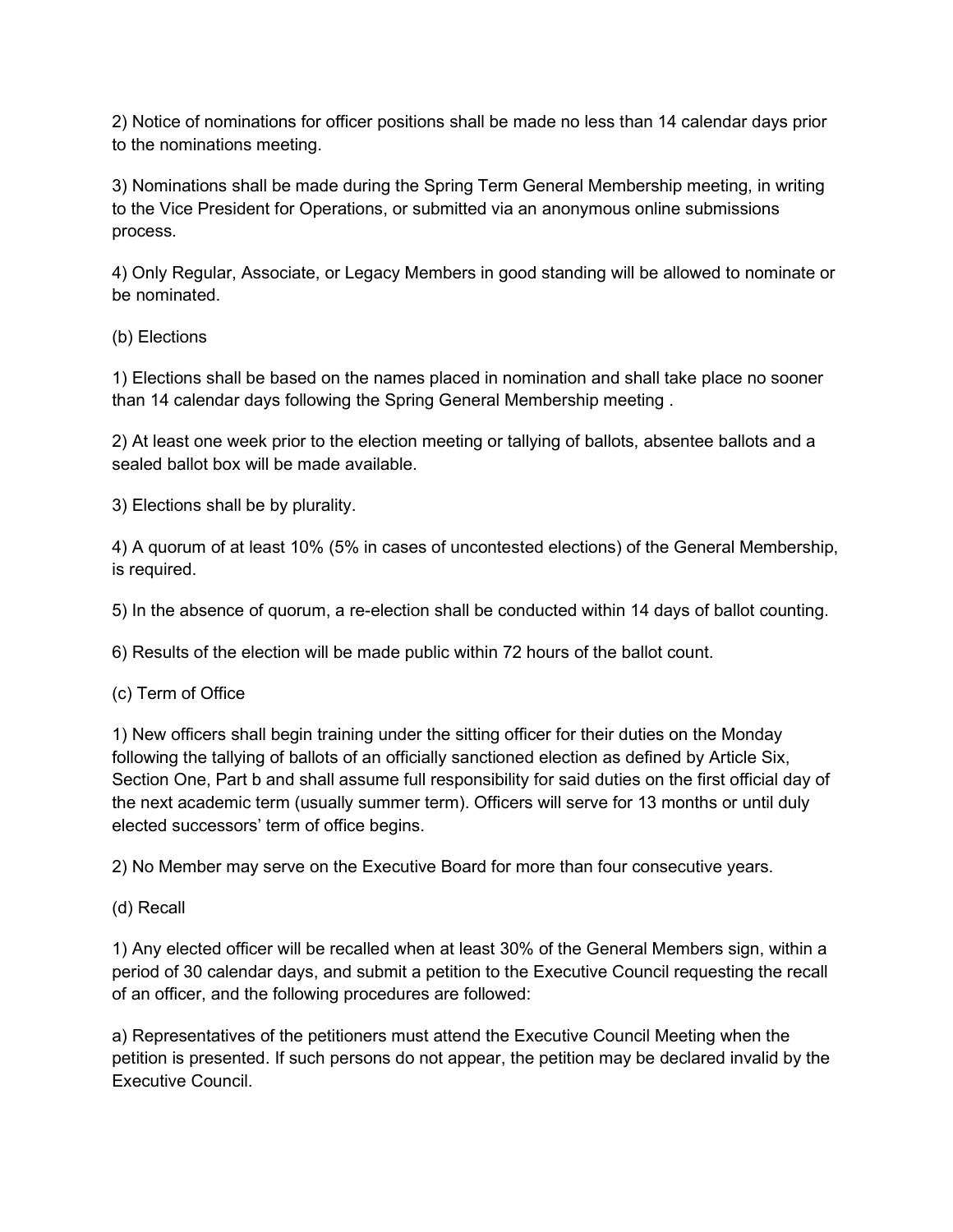b) The Executive Council must verify the signatures of the petition within seven (7) days of the Executive Council Meeting.

c) The Executive Council shall call for a special General Membership meeting, within thirty (30) days of their resolution convened to discuss the recall of the officer.

d) A secret ballot election will be held after the meeting. A quorum of at least 15% of the membership and a two-thirds (2/3) majority of all votes cast shall be necessary for the recall initiative to succeed.

Section Two- Delegates

(a) Eligibility and Nomination

1) Elections for Delegates to state and national conventions shall be conducted annually by sealed ballot box in the GTFF Office or by a method to be determined by the Executive Council.

2) Notice of nominations for Delegate positions shall be made no less than 30 calendar days prior to the nominations meeting.

3) The nomination notice must include the number of Delegates to be elected, the number of top ranking Delegates whose convention expenses will be paid and the amount that will be paid per Delegate. The Executive Board shall submit its recommendation for these amounts to the Executive Council for its approval.

4) Nominations shall be made during the Winter General Membership meeting.

5) Only Regular Members, Associate Members, and Legacy Members in good standing will be allowed to nominate or be nominated.

(b) Elections

1) Elections shall be based on the names placed in nomination during the Membership meeting, as described in (a) 3 and (a) 4 above, and shall take place no sooner than 14 calendar days following nomination.

2) Elections shall be conducted according to the GTFF Election Handbook, requirements of the various affiliations and to be determined by the Executive Council.

3) At least one week prior to the election meeting or tallying of ballots, absentee ballots and a sealed ballot box will be made available.

4) Delegates shall be ranked according to the number of votes received. Candidates that receive an equal number of votes shall draw lots to determine their ranking. Write-in candidates must receive at least 5% of the votes cast in order to be ranked as a Delegate.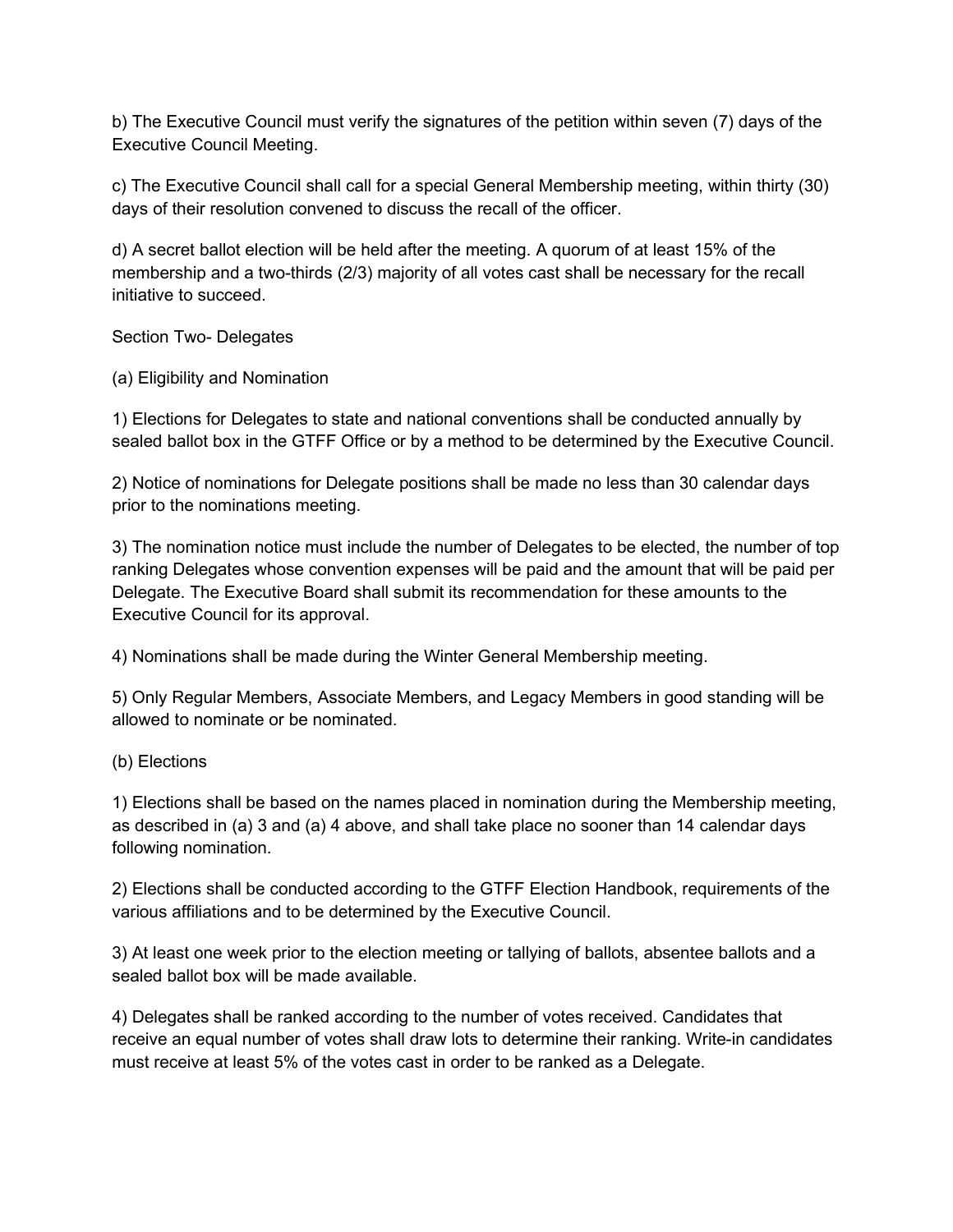5) The duly-elected President of the GTFF shall be the highest-ranking Delegate, in the absence of the President a new highest-ranking Delegate shall be determined from the pool of elected delegates by a vote of the elected delegates.

6) A quorum of at least 5% of the General Membership is required.

7) Results of the election will be made public within 72 hours of the ballot count.

(c) Term of Office

1) New Delegates shall assume their duties on the Monday following the tallying of ballots, and shall serve for one calendar year, an amount of time to be determined by the Executive Council, or until their duly elected successors' term of office begins.

Section Three- Stewards

(a) Eligibility

1) Any Regular, Associate, or Legacy Member in good standing may be eligible to serve as a work site steward.

#### (b) Nominations

1) Notice of nominations for worksite steward positions shall be made at the Spring General Membership Meeting as defined by article 11, section 1.

2) Nominees must accept or reject their nomination in writing within 7 days of notice of nomination.

## (c) Elections

1) Nominations for new stewards shall occur once annually at the Spring General Membership Meeting or in writing to the Vice President for Operations or department steward following the Spring GMM; however, stewards may be nominated and elected by the executive council at any point during the calendar year so long as the department for which the new steward is nominated has fewer than its allotted number of stewards (see Article 5, Section 1)

2) Elections shall be based on the names placed in nomination during the Spring General Membership meeting or in writing to the Vice President for Operations or steward and shall take place no sooner than 14 calendar days following the nominations.

3) Steward elections will then be held by the current stewards of the department, or when there is no steward available by sealed ballot box, in the GTFF office, electronic ballot or by a method to be determined by the Executive Council.

4) Elections shall be by plurality of each work site.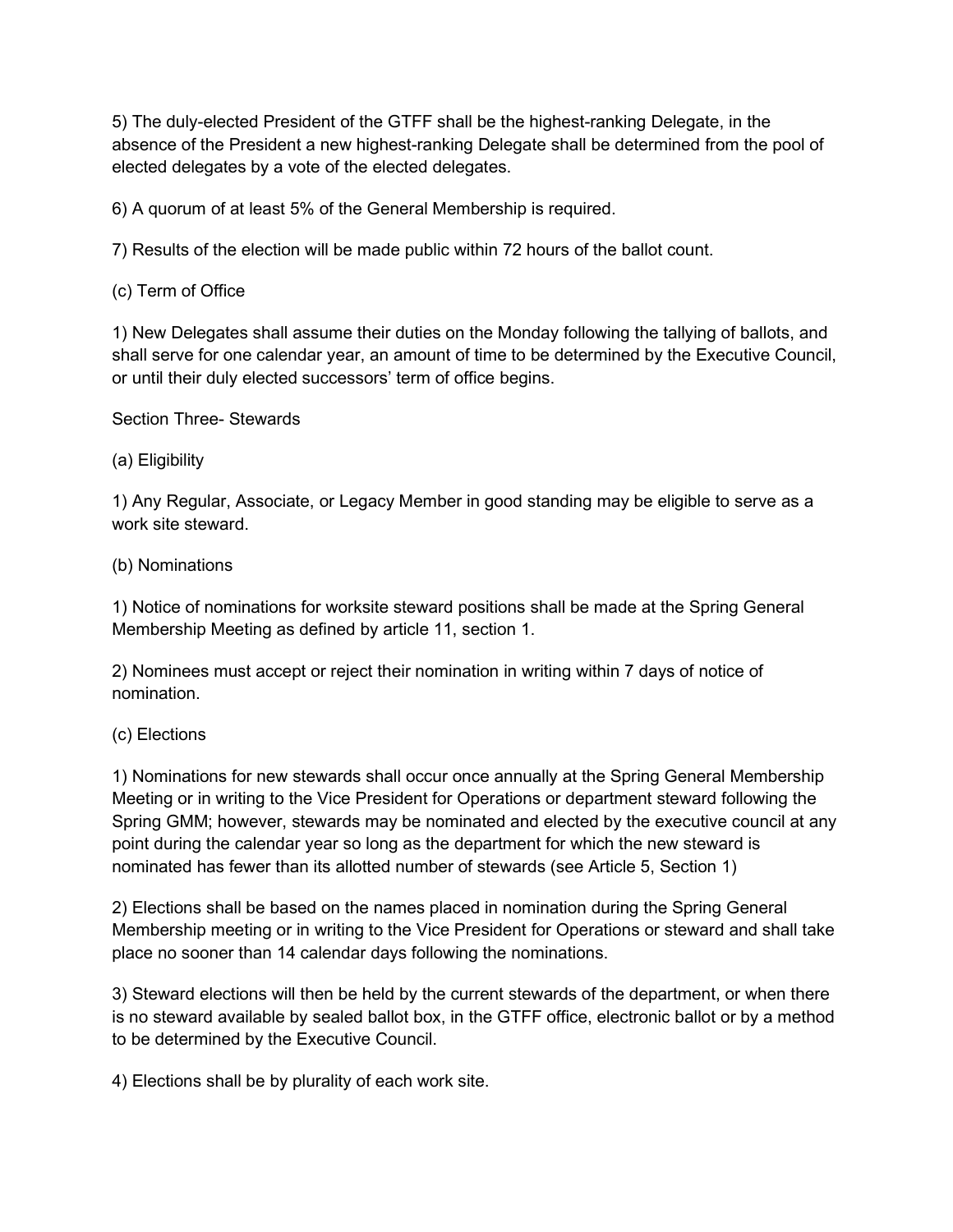5) Results of the election will be made public within 72 hours of the ballot count to the department and to the VP of organizing and Executive Council.

(d) Term of Office and Recall

1) New stewards shall assume their duties according to Section 1, Part C.

2) Stewards who are absent from three consecutive meetings of the Executive Council, without adequate excuse made to the Executive Council Chair, shall be considered to have vacated their office and may be replaced by the chair of the Executive Council with the approval of the Executive Council.

3) Stewards who are no longer members in good standing are considered to have vacated their position and may be replace by the chair of the Executive Council with the approval of the Executive Council.

4) Stewards may be recalled at any time by a 2/3 vote of all members working in the Steward's work site. This vote must be initiated by a petition and the petition must set forth the reason why the recall is sought. The petition must be signed by at least 25% of the current members working in the Steward's work site.

5) Once elected stewards will serve for one year. If no other candidate is nominated at the Spring General Membership Meeting to replace a steward, then that person shall maintain their position as long as they continue to be enrolled in and/or work in the department they were elected or appointed to represent.

6) Stewards may serve as many years as they are elected

## contents

## ARTICLE SEVEN – EXECUTIVE BOARD

Section One- The Executive Board shall meet at least bimonthly, except during the months of July through September, to conduct and monitor the on-going business of the GTFF.

Section Two- The President, with the aid of the Executive Board, shall have the power to fill vacancies on the Executive Board by appointing qualified replacements subject to the advice and consent of the Executive Council. These replacements shall serve until the next regularly scheduled election.

Section Three-

(a) In the event that the President is temporarily or permanently unable to perform his or her duties, the order of succession shall be: Vice President for Organizing; Vice President for Grievance; Vice President for Political Education; Vice President for External Relations; Vice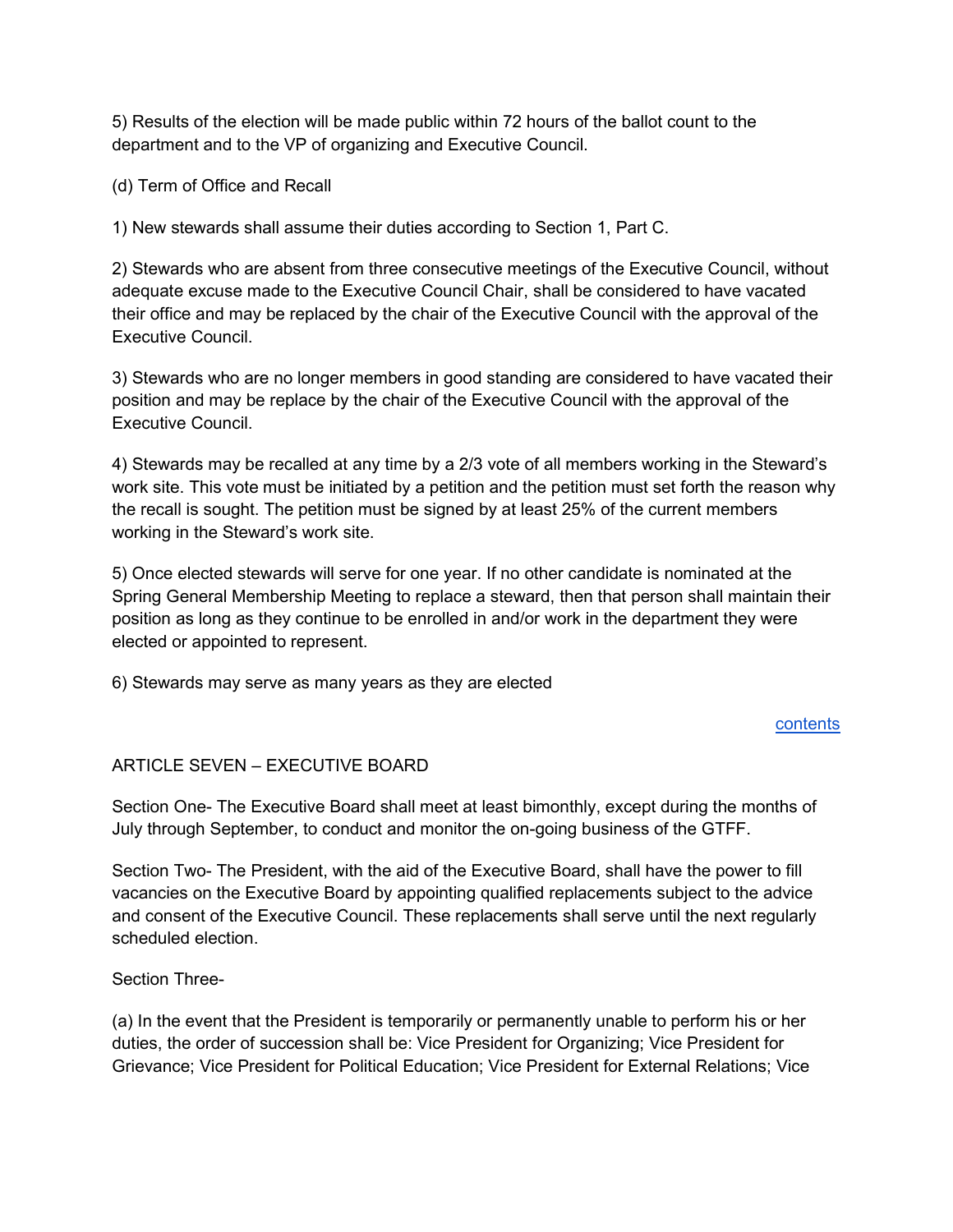President for Operations; Vice President for Member Communications; Vice President for Equity and Inclusion; Vice President for Membership; and Treasurer.

(b) If the President is unable to permanently perform their duties or resigns the position, the new president shall be the Vice President for Organizing (except in the case of Article Seven, Section Three(c) of these Bylaws) and shall appoint, with the aid of the Executive Board and with approval of the Executive Council, a replacement for their vacated office upon assuming the position of President.

(c) If the President is unable to permanently perform their duties the Vice President for Organizing shall not become President if the Vice President for Organizing was not an officer elected to the position by the General Membership. In this situation the new President will be the next available elected officer following the order of succession in Article Seven, Section Three(a) of these Bylaws.

## Section Four- Absence of Officers

If any Board member foresees an absence exceeding thirty days, the member shall endeavor to maintain communication with the board during the absence, and arrange with the Board for another Regular Member or staff person to assume their non-voting responsibilities.

If any Board member is absent exceeding thirty days and does not communicate this absence to the Executive Board, the President may assume the officer has resigned the office and appoint a replacement.

## Section Five- Vacancy of Office positions

If a Board position, with the exception of the President, is unfilled or becomes vacant, the Executive Board shall reassign all duties assigned to that position as deemed necessary until such time as the position becomes filled. No Board position shall remain vacant for more than 60 days.

## Section Six- Quorum

The required quorum for binding Executive Board decisions shall be set at six voting members. (The President or acting President does not vote, except in the case of a tie).

## Section Seven- Officer Stipend

GTFF Executive Board members will receive a \$100 stipend for each of Fall, Winter, and Spring quarters while they are on the board.

The stipend will be distributed first during Fall term, then again during Winter and Spring terms, for a total of three (3) \$100 stipend payments per board member.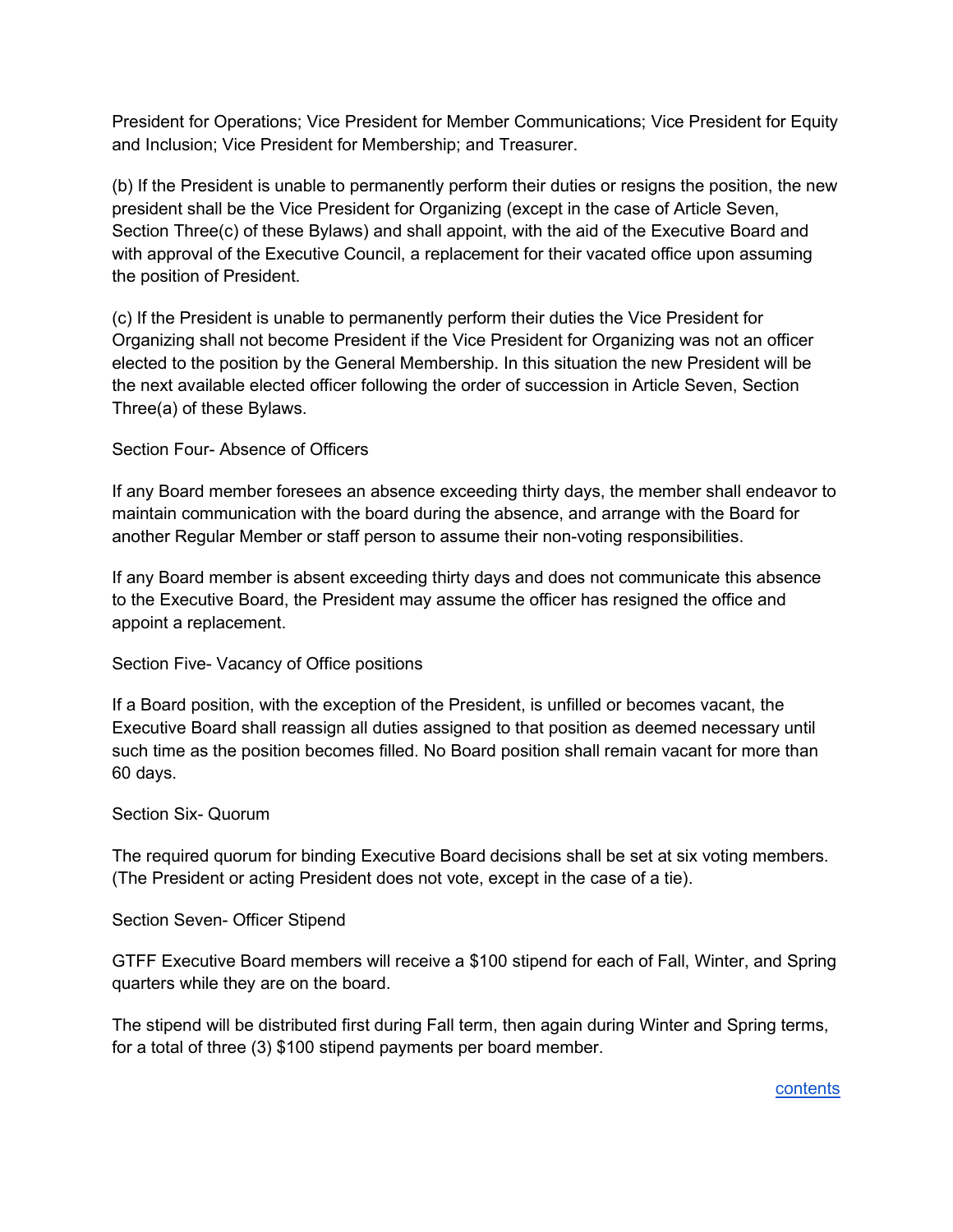## ARTICLE EIGHT – EXECUTIVE COUNCIL

Section One- The Executive Council shall be composed of union officers, stewards, and caucus representative(s) in good standing and each shall have a voting seat. Any Full, Associate, or Legacy Member in good standing who is representing the GTFF within a recognized affiliate organization (such as AFT-Oregon, AGEL, AFL-CIO, etc.) shall have a non-voting seat on the Executive Council. The Executive Council shall meet at least once per month, except during the months of July and August, to set union policy, to administer union policy in coordination with the Executive Board, to oversee organizing efforts, to plan for speakers, films, workshops, social activities, etc., to plan for General Membership meetings, and to conduct other business as necessary and appropriate.

Section Two- Each Council Member with a voting seat is entitled to one vote on issues addressed by the Executive Council. In the case where one steward position is shared by two individuals, only one individual may vote.

Section Three- COPE Committee will make recommendations to the Executive Council for endorsements of political candidates. The Executive Council shall use this information in making recommendations to the General Membership. All endorsements must be approved by majority vote through digital ballot no less than 4 weeks before a particular election.

#### Section Four- Quorum

The required quorum for Executive Council meetings shall be eight Stewards, no more than three of whom are also Officers.

## Section Five - Parliamentarian

One member of the GTFF will be appointed as the Parliamentarian for the union. This person will be responsible for maintaining stack (including keeping time) in the Executive Board, Executive Council, and General Membership Meetings, as well as serving as the bylaws expert in all spaces. This person may designate another member to take their place if there are schedule conflicts for meetings. Additionally, this person will be responsible for the maintenance of notes, including ensuring notetakers at all the above listed meetings and keeping organized and digitized archives of notes from previous meetings. The Parliamentarian will be approved by the Executive Council during the June Executive Council meeting, by either synchronous or asynchronous vote, to begin their year-long appointment over the summer term. If this is not possible, the appointment should occur at the next possible opportunity. The Parliamentarian is entitled to one voting seat on the Executive Council.

contents

## ARTICLE NINE – COMMITTEES

Section One- The following are the Standing Committees of the GTFF.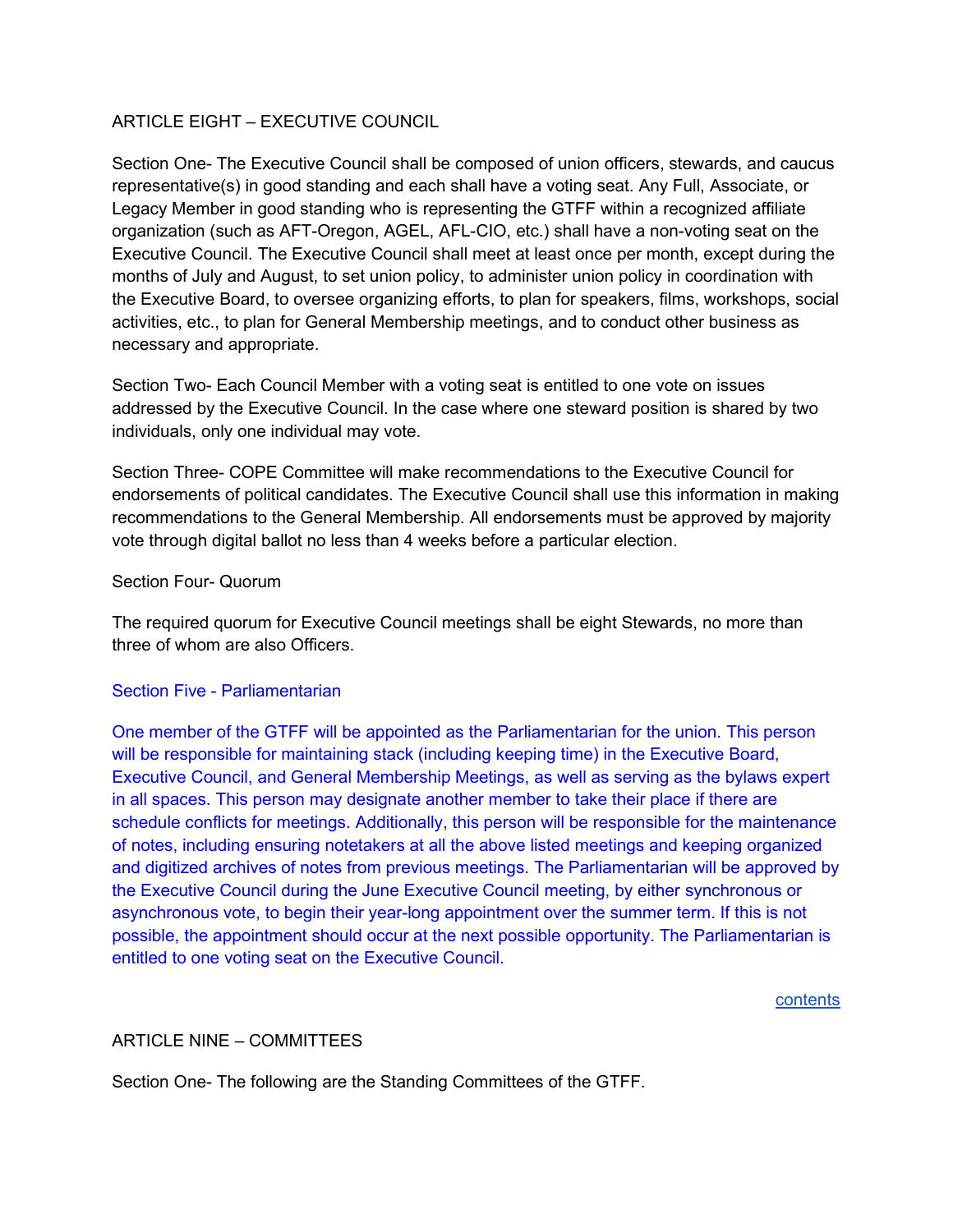- (a) Budget Committee
- (b) Grievance Committee
- (c) Organizing Committee
- (d) Committee on Political Education
- (e) External Relations Committee
- (f) Operations Committee
- (g) Equity and Inclusion Committee

Section Two- Budget Committee

#### (a) Composition

The Treasurer shall chair the Budget Committee and may not delegate this responsibility. In addition to the Treasurer, the Budget Committee shall consist of up to as many members as deemed appropriate and necessary by the Treasurer. Only Members in good standing shall be eligible, but no limitation on the number of terms a person may serve on the committee. Members shall be appointed by the Treasurer with the aid of the Vice President for Organizing on the advice of the Executive Board.

#### (b) Duties

1) The Budget Committee shall begin to prepare an annual budget each March for the forthcoming fiscal year. The Budget Committee shall consult the Executive Council in preparing the budget and shall submit proposed budgets to the Executive Council. The budget shall be presented to the Executive Council meeting prior to June 1, and if approved, shall be monitored by the Treasurer and Budget Committee.

2) If the Budget fails to be approved, the Executive Council may require that it be revised by the Budget Committee and make recommendations to that end. The final budget shall be presented at the next available Executive Council meeting for approval.

3) The Budget Committee shall hear all requests for additional appropriations beyond those set out in the annual budget and make recommendations to the General Membership as to whether these requests should be approved.

4) Emergency requests for financial allocations may be made from the floor of the General Membership meeting and approved by a majority vote of those present at the meeting. However, emergency requests may not exceed \$200.00 in any one instance, and all emergency requests exceeding this limit must be referred to the Treasurer or Budget Committee for recommendation to the Executive Council for approval.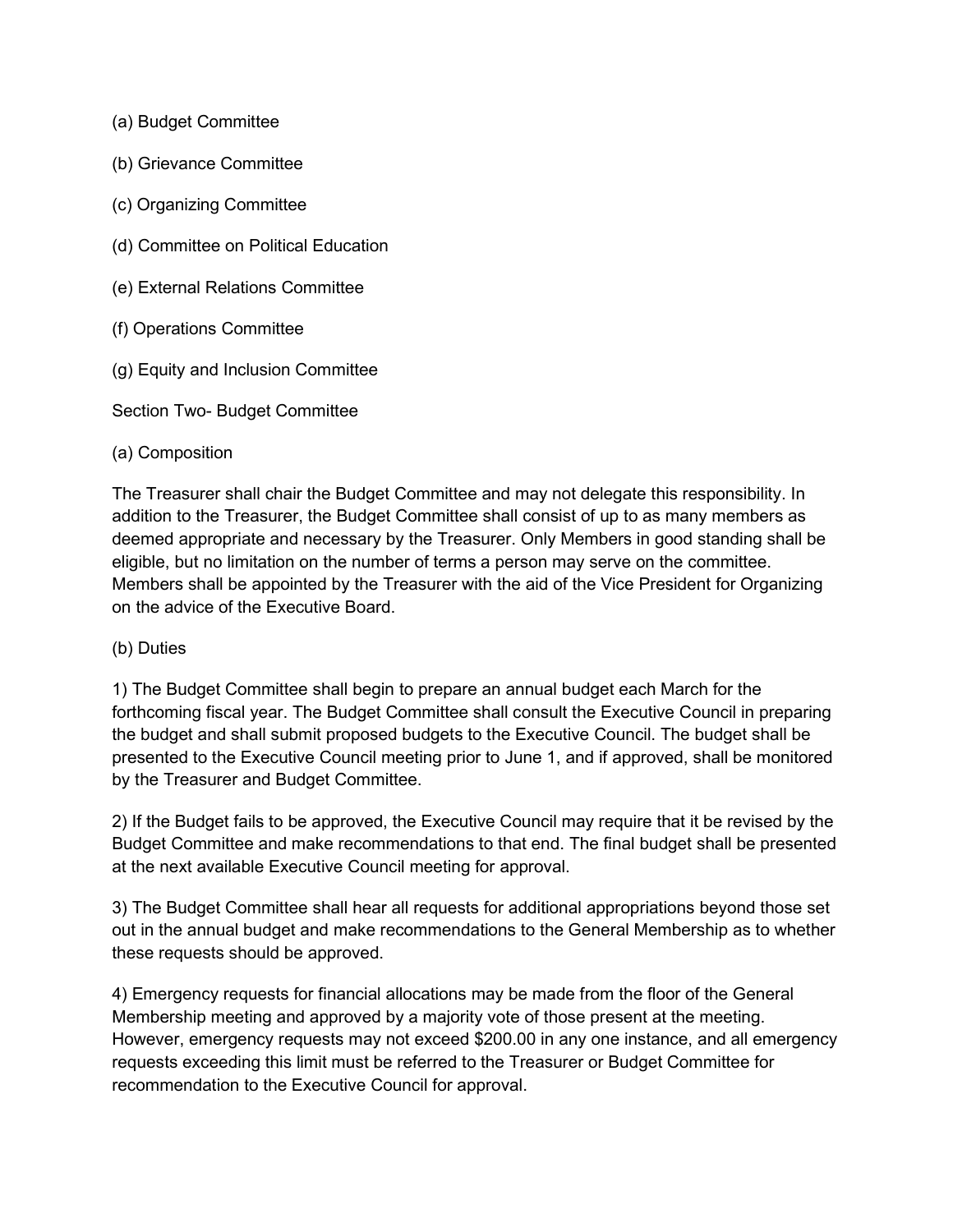5) The Budget Committee shall help facilitate the annual audit of GTFF finances.

Section Three- Grievance Committee

# (a) Composition

The Vice-President for Grievance shall chair the grievance committee and may not delegate this responsibility. In addition to the Vice President for Grievance, the Grievance Committee shall consist of up to as many Members as deemed appropriate and necessary by the Vice President for Grievance. Only Members in good standing shall be eligible, but there shall be no limitation in the number of terms a person may serve on the committee. Members shall be appointed by the Vice President for Grievance with the aid of the Vice President for Organizing and on the advice of the Executive Board.

# (b) Duties

The Grievance Committee shall handle or advise on all grievances brought to its attention by members of the bargaining unit.

## (c) Authority

The Grievance Committee shall have the authority to recommend to the Executive Council whether grievances not resolved at step 3 of the grievance procedure (the University President's level) will be taken to binding arbitration. Such decisions shall require a quorum of at least three (3) members. In the event the Grievance Committee decides not to recommend taking a grievance to arbitration, the grievant may appeal the decision to the Executive Council. In the event that the Executive Council will not meet in a timely enough manner for requesting arbitration according to the terms of the Collective Bargaining Agreement(s), the Executive Board shall have the authority to take a grievance to arbitration.

Section Four- Organizing Committee

## (a) Composition

The Organizing Committee shall be chaired by the Vice-President for Organizing and may not delegate this responsibility. The committee shall consist of as many Members as deemed appropriate by the chair. Members of the organizing committee do not require Executive Council approval.

## (b) Duties

The committee shall assist the Staff Organizer and the Vice-President for Organizing in ongoing efforts to mobilize and organize the GTFF membership.

Section Five- Committee of Political Education (COPE)

(a) Composition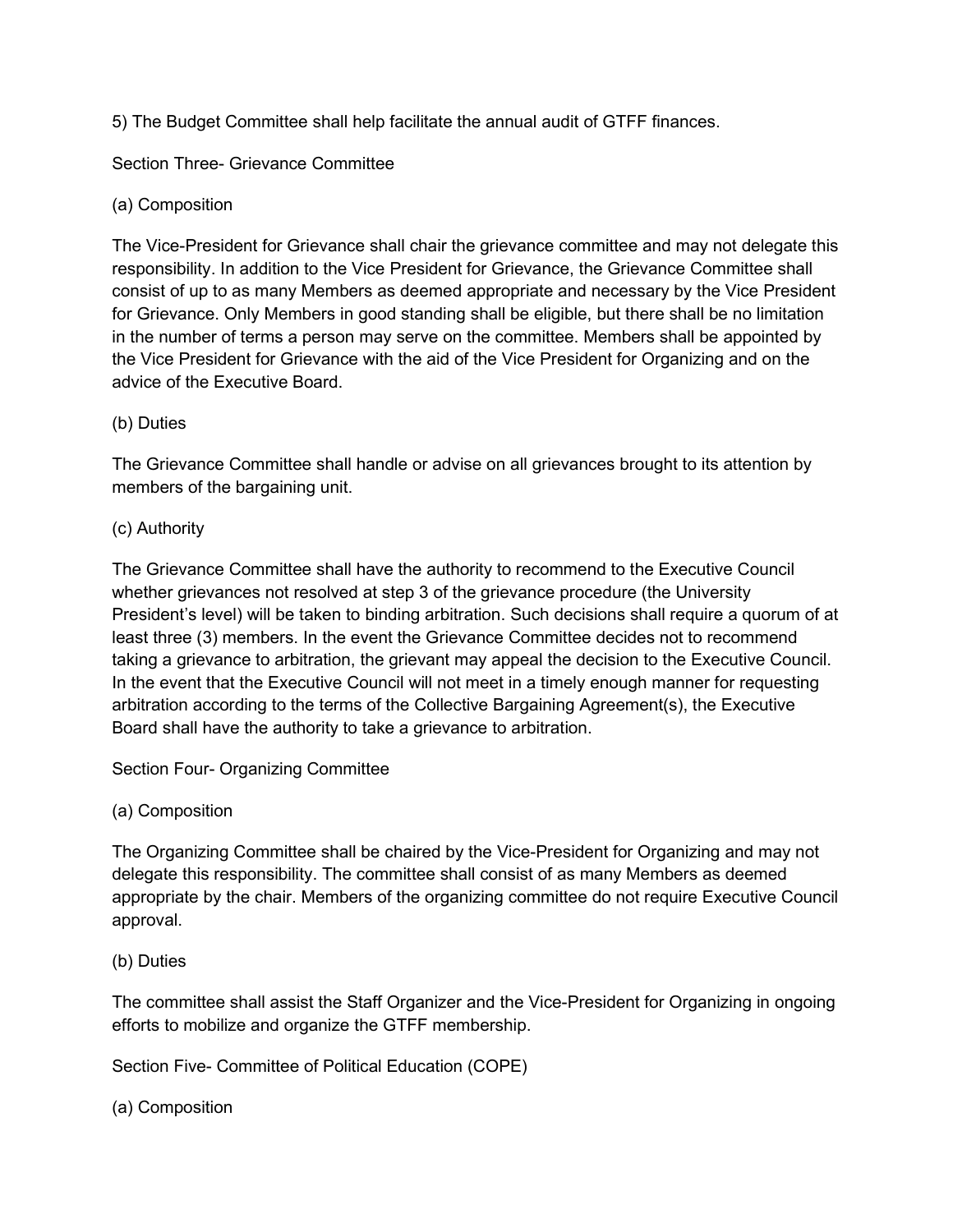COPE shall be chaired by the Vice-President for Political Education and may not delegate this responsibility. In addition to the chair, COPE shall consist of as many Members as deemed appropriate and necessary by the chair. Members of COPE do not require Executive Council approval.

# (b) Duties

1) To keep the General Membership informed about political issues that affect the GTFF.

2) To meet prior to an election cycle and research possible recommendations to the Executive Council on political endorsements.

3) Political contributions are subject to financial limitations established in the annual budget and must be approved by the Executive Council.

4) COPE Committee will make recommendations to the Executive Council for endorsements of political candidates. The COPE committee will develop an appropriate endorsement timeline that will be consistent with in Article 8, section 3.

5) The Vice President for Political Education shall inform the General Membership of all endorsements at the next available meeting. All endorsements may be vetoed by a majority vote during a General Membership Meeting.

Section Six – External Relations Committee

## (a) Composition

The External Relations Committee shall be chaired by the Vice President for External Relations and may not delegate this responsibility. In addition to the chair, the committee shall consist of as many members as deemed appropriate by the Executive Board.

## (b) Duties

1) The External Relations Committee shall attend meetings within the local labor movement including Lane County Central Labor Council and ESSN.

2) To encourage members to become active within local and national labor movements.

Section Seven – Operations Committee

# (a) Composition

The Operations Committee shall be chaired by the Vice President for Operations or their designee. In addition to the chair, the committee shall consist of as many members as deemed appropriate by the Executive Board.

(b) Duties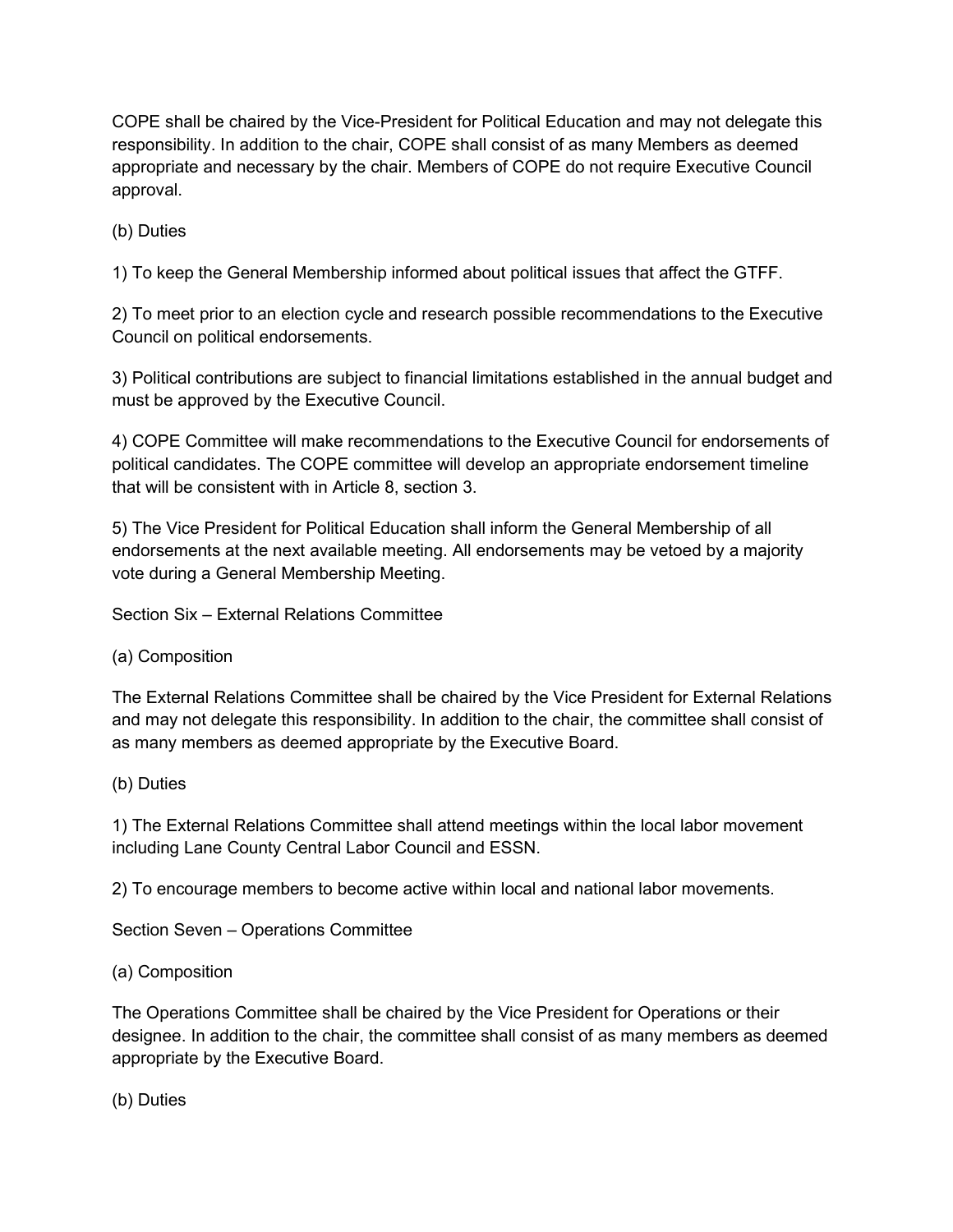To help plan social activities including General Membership meetings in accordance with all resolutions passed by the membership. Ensure that the tenets of the Responsible Consumer Resolution or any further resolutions are upheld.

## (c) Authority

The Responsible Consumer Committee shall have the power to enforce Responsible Consumer Resolution or any future resolutions related to union purchasing.

Section Eight – Equity and Inclusion Committee

# (a) Composition

The Equity and Inclusion Committee shall be chaired by the VP of Equity and Inclusion, or their designee. In addition to the chair, the committee shall consist of as many members as deemed appropriate by the Executive Board. Caucus representatives shall be part of the committee, or contacted regularly by the committee chair for updates on caucus concerns and priorities.

# (b) Duties

1) To critically evaluate union bylaws, meetings, and elections of Executive Board members for dynamics which may prevent or discourage the full participation of underrepresented members. In the case that time-sensitive, equity-related evaluations are sent to the Executive Board, it is expected that Executive Board will provide a written response within 2 weeks to the Chair, who will be responsible for disseminating this information back to the Committee members.

2) To suggest changes to General Membership and/or Executive Board regarding non-inclusive and inequitable aspects of union climate and structure.

3) To develop short- and long-term goals to cultivate and sustain the union a more welcoming and equitable union culture for all members in tandem with the Executive Board.

4) To work closely with caucuses in order to promote training series events when related to equity and inclusion topics.

Section Nine – Ad Hoc Committees

The Executive Board or Executive Council may set up Ad-hoc committees on either a temporary or an on-going basis. The new committees chair, composition, and duties will be defined at the creation of the committee. The duration, composition, duties, and chair may be modified at the discretion of the executive council.

Section Ten – Committee Compositions

All Members in good standing may participate in committees by petitioning the Vice President for Organizing or the Chair of the committee. No Member in good standing may be denied a representative and full voting right on the committee they petition to serve on other than due to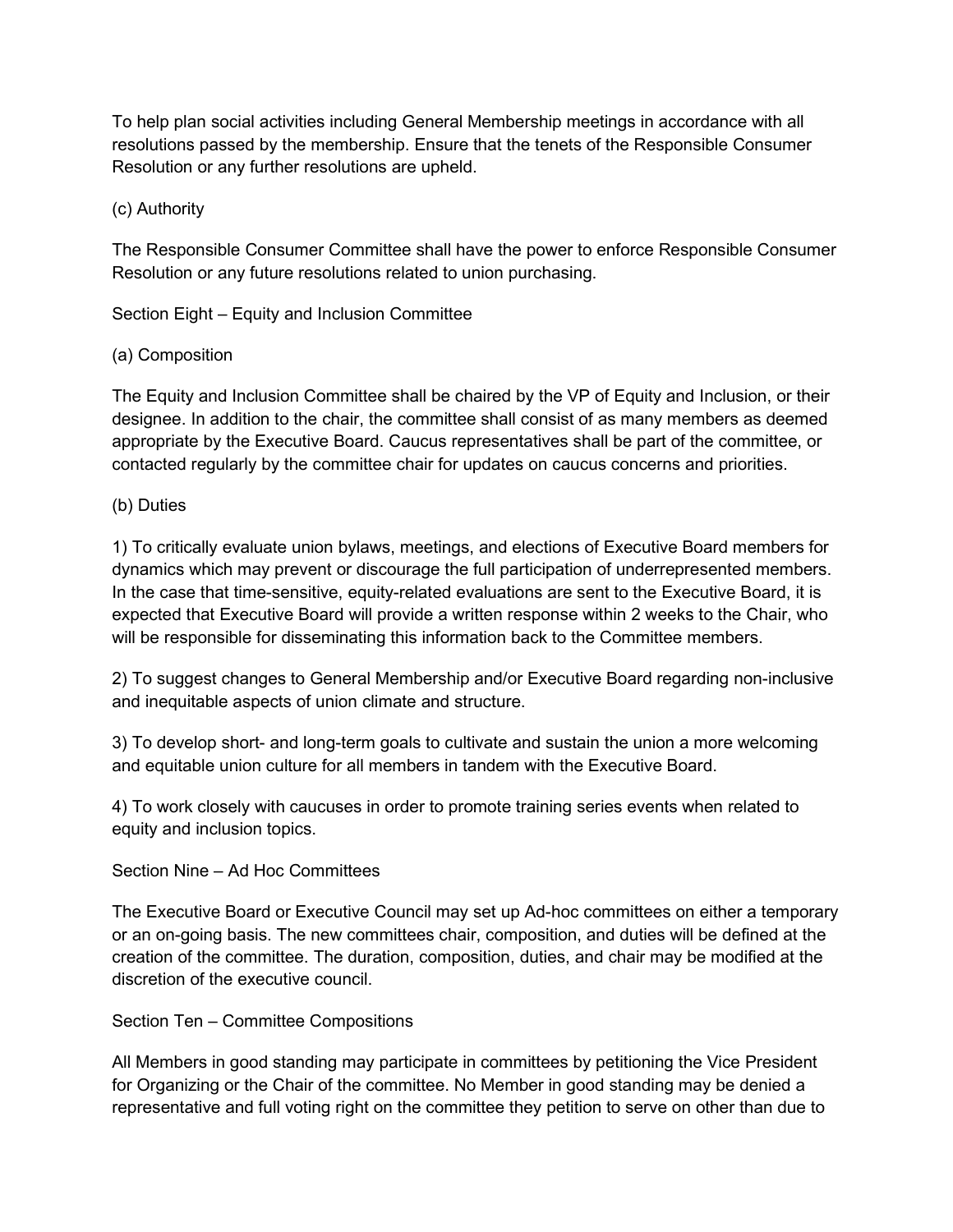capacity limitation or special circumstances and not on a permanent basis. If any individual Member is excluded from a committee, the chair of the committee must present the arguments for exclusion to the Executive Board for approval. The Executive Board must notify the Executive Council of their decision and the Executive Council or the General Membership may override the Executive Boards ruling by a majority vote of either body.

### contents

## ARTICLE TEN – GTFF CAUCUSES

Section One – Eleven standing GTFF Caucuses shall exist to address the issues of traditionally underrepresented and underserved groups in order to provide a space for advocacy, support, inclusion, and full representation of these union members.

- (a) Leadership
	- (i) A member will be appointed to serve as Caucus Chair each academic year in order to represent the needs and mission statement of the caucus;
	- (ii) An additional member may be appointed to serve as a Co-Chair, wherein caucus leadership responsibilities may be split between Co-Chairs;
	- (iii) The election of Chair(s) should be a transparent, internal process that exerts due diligence in consulting its membership prior to making a Chair appointment;
	- (iv) Caucus leadership is responsible for keeping a record of caucus documents and revisions to mission statements to the best of their abilities, in coordination with the Vice President for Organizing;
	- (v) Each caucus shall annually appoint one person to the Executive Council with voting privileges to represent the body on the Council;
	- (vi) As outlined in Article 9 Section 10, caucus leadership (or a pertinent representative) should work closely with the Equity and Inclusion Committee.
- (b) Expectations
	- (i) All members in good standing may be a member of a caucus;
	- (ii) Caucuses should operate in a manner that considers the bettering of the union as a whole, as well as the empowerment of groups as outlined in the Caucus Structure;
	- (iii) In certain circumstances, a caucus may determine that it is in the benefit of the caucus and thus the benefit of the union as a whole to make a caucus meeting only available to certain group(s) of people. The caucus should attempt to limit these meetings as much as possible and make every effort to communicate their needs and goals with the union as a whole.
	- (iv) Each caucus is responsible for upholding its mission statement, to be recorded on the union website in coordination with the Vice President for Member Communications;
	- (v) A caucus mission statement may be revised in consultation with its members;
	- (vi) A representative from each caucus, ideally its Chair, is expected to meet with other caucuses for a Caucus Chair Meeting for the purposes of collaboration, transparency, budget use, and the upholding of caucus values. Meetings are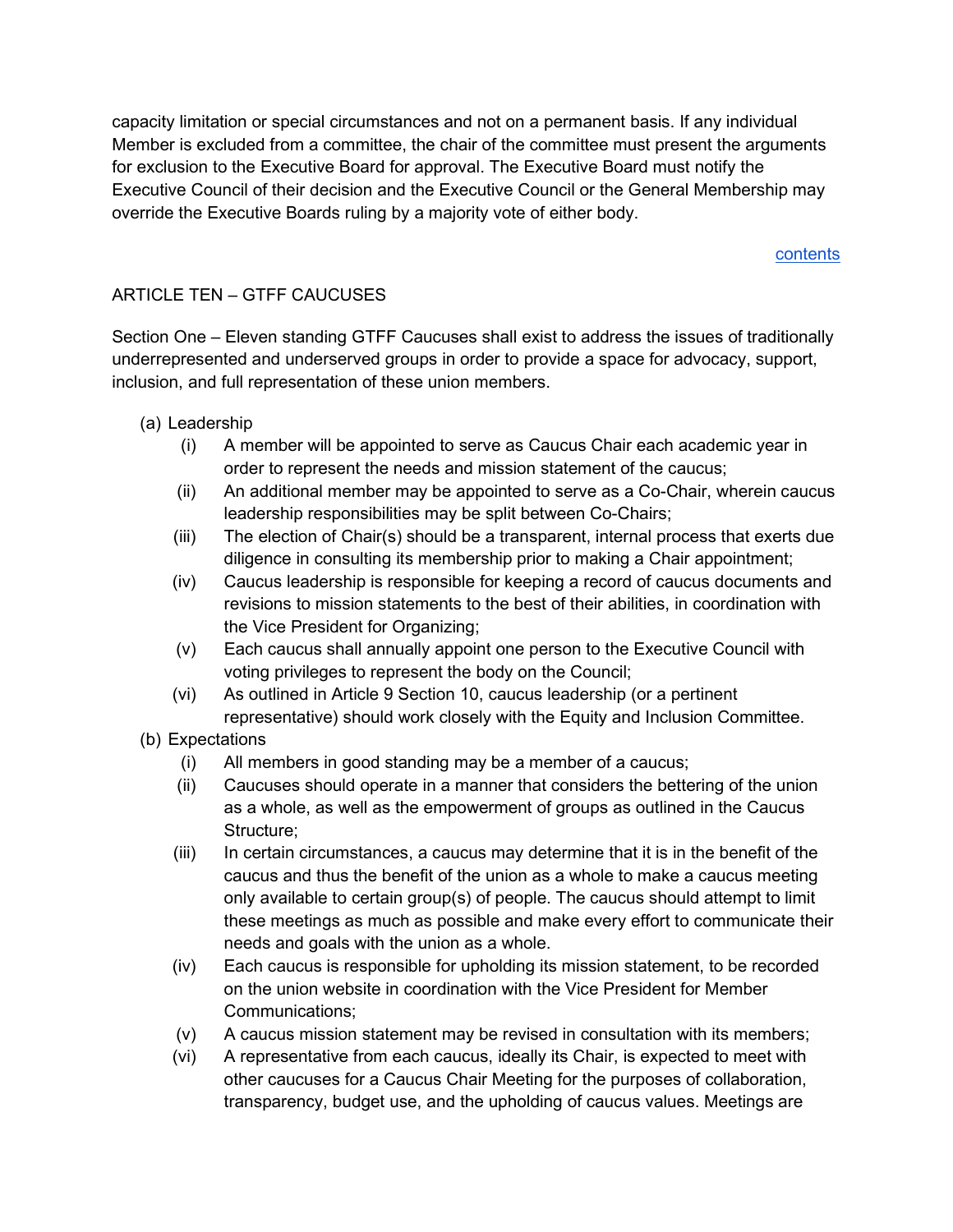suggested to be once per term but are up to the discretion and needs of caucus leadership in consultation with the Vice President for Equity and Inclusion. (In the event that a caucus cannot attend, the caucus should exert due diligence in sending a report to the other chairs, which will be read and discussed.)

- (vii) Each caucus will appoint one person to attend Executive Council meetings who will have voting privileges at these meetings.
- (viii) Public statements made on behalf of a caucus requires consultation of caucus membership. If membership cannot be contacted prior to the release of public statements, including caucus reports by Chairs, the representative should exert due diligence in order to abide by the caucus's most recent mission statement.
- $(ix)$  If there is an unjustified exclusionary practice within the caucus membership (including leadership), any union member may contact the Vice President for Equity and Inclusion, who will be tasked with mediating this conflict
- (c) Active Status
	- (i) "Active status" refers to any caucus in good standing that has an appointed Caucus Chair and fits the criteria outlined in caucus bylaws under Section 1A and 1B; as well as:
	- (ii) An active caucus must meet at least once per term, have at least three members in the caucus, and ensure that their Executive Council representative does not miss more than three consecutive Executive Council meetings. In extenuating circumstances that prevent a caucus from fulfilling this criterion, a caucus may consult the Executive Board in order to continue to be granted active status;
	- (iii) In order to be recognized as a caucus with voting privileges in the Executive Council, a caucus must fit the description of an active caucus;
	- (iv) In order to make use of the union's caucus budget, a caucus must fit the description of an active caucus. Each caucus will appoint one person to attend Executive Council meetings who will have voting privileges at these meetings.

Section Two – Caucus Structure

(a) People of Color Caucus – This Caucus shall meet to discuss the needs and concerns of GEs of Color.

(b) International GEs Caucus – This Caucus is committed to advocate rights, strengthen voices, promote common interests, and build collective solidarity of and across international GEs. (c) Queer Caucus – This Caucus is committed to representing, empowering, and fostering social opportunities and a voice for members of the LGBTQIA+ community within and beyond the GTFF.

(c) Womxn's Caucus – This Caucus shall meet to discuss the needs and concerns of GEs who identify as womxn.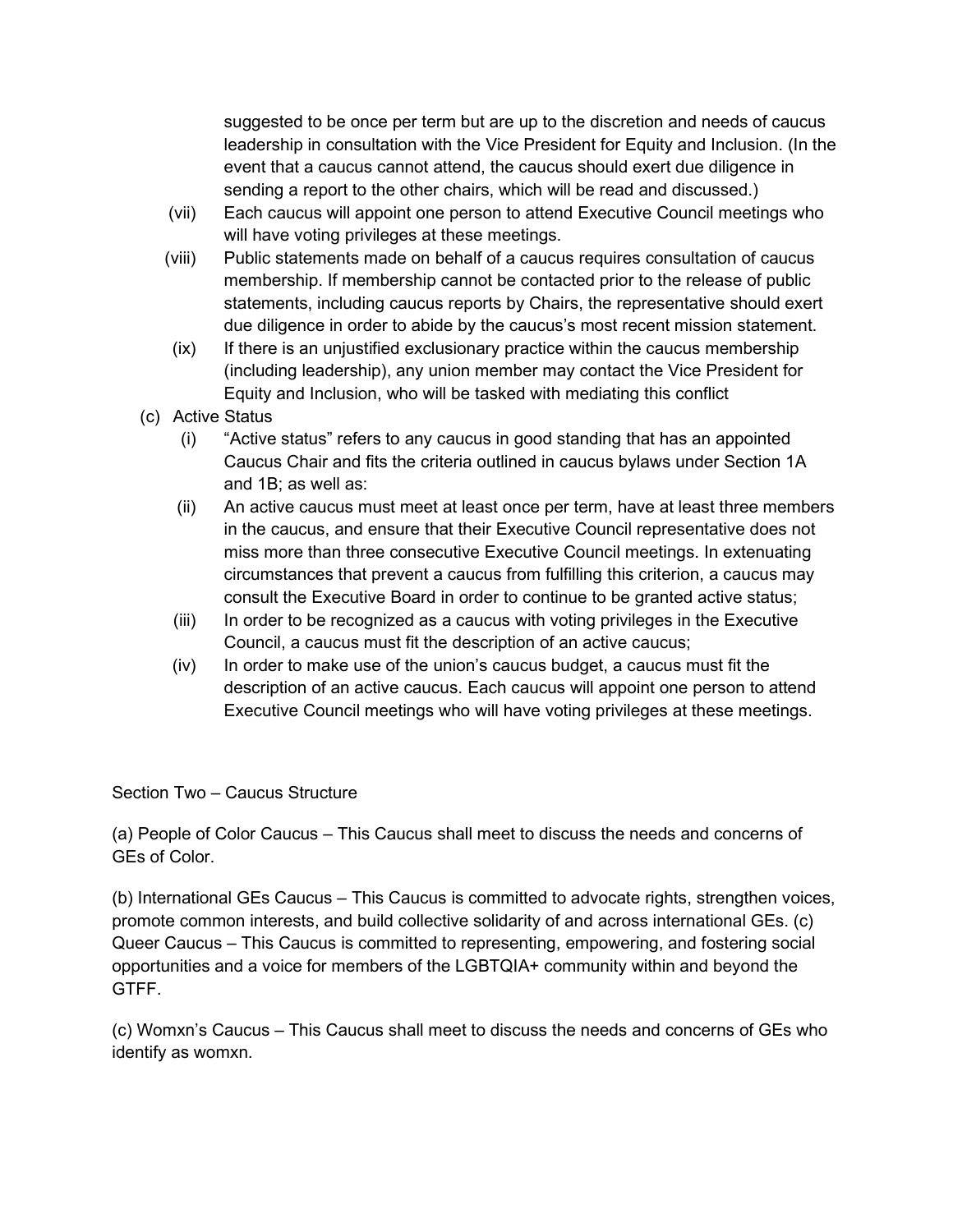(d) Latinx GEs Caucus – This Caucus shall meet to discuss the needs and concerns of Latinx GEs.

(e) Asian and Pacific Islander GEs Caucus – This Caucus shall meet to identify and advocate for the needs and concerns of Asian and Pacific Islander members of ALL subregions, including Asian Americans, as well as less-represented and indigenous communities..

(f) Survivor Support Caucus – This Caucus shall meet to discuss the needs and concerns of survivors of gender-based, interpersonal violence, and sexual violence. The caucus supports survivors advocating for survivor-centered policies and practices in order to promote an accessible and safe learning and working environment within and beyond the University of Oregon. The caucus chair will serve as the point person for educating the membership on survivor support services on campus and in the community.

(g) Disability Access Caucus – This Caucus shall meet to improve accessibility to the union by fostering space for discussion and a platform for advocacy for GEs with disabilities. (i) Environmental Justice Caucus – This Caucus shall meet to overcome unequal exposure to environmental risks, and distribution of benefits in the context of racism, classism, and sexism.

(h) Workers' Caucus – This Caucus advocates for the recognition of the value and needs of GEs as workers through constructing an anti-capitalist class consciousness within the GTFF. In executing these objectives, the WC aims to function as a bridge between the union and the community through the utilization of members' creative and theoretical skills as researchers and activists.

(i) Parents' Caucus – This Caucus advocates parents, families of GEs, and non-traditional students, organizing around issues including parenting resources.

(j) GEs of Minority Religions Caucus - The caucus shall meet to discuss and advocate for the needs of GEs who identify with a religion/faith-based practice other than Christianity, Atheism, or Agnosticism.

ARTICLE ELEVEN – MEETINGS

Section One- All meetings shall operate under the Graduate Employees' Union Rules of Order, described as follows:

1) Queues with more than fifteen members in attendance shall be managed as follows:

(a) Individuals will raise their hands indicating whether they wish to speak in favor of a motion (thumbs up), against a motion (thumbs down), or to ask a question, request clarification, or otherwise speak neutrally about a motion (thumbs sideways).

(b) The queue shall cycle through categories of opinion – favored, opposed, and neutral – in the order of speakers. If a category has no speakers during a round, the queue shall go to the next category.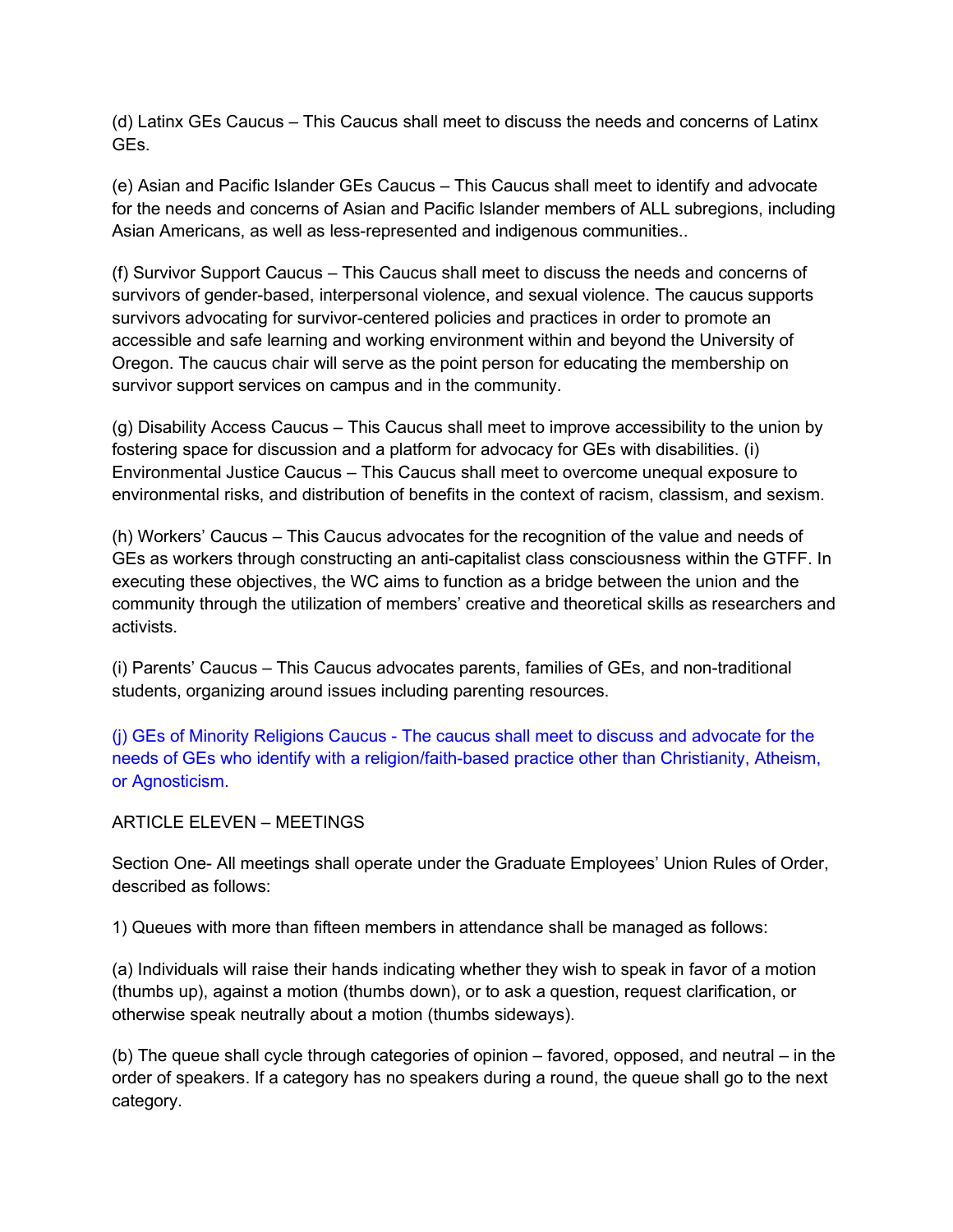(c) Speakers will not repeat opinions. If their opinion has been voiced, speakers should remove themselves from the queue to expedite meetings.

(d) When questions are asked by a member they shall be answered by the member who brought the motion (if applicable) or the meeting leader. If the meeting leader requires additional assistance in clarification, they can deviate from the queue to ask other members who may be experts in the issue.

2) Agreeance with a motion, issue, or member comment should be demonstrated using some sort of auditory or visual cue – snapping fingers, clapping, sparkle-hands, etc. Members should know that this signal indicates agreement, so that opinions do not need to be re-stated in the speakers' queue for emphasis.

3) The choice to take a discussion into motion-making, motion-editing, or voting phases shall be made when either discussion has ended, or when the queue list begins to repeat opinions – as decided by the leader of the meeting.

4) The flow of meetings shall proceed as follows:

(a) Open discussion of an issue . This may follow specified queue procedure or not, depending on the contentious nature of the discussion.

(b) Once general discussion has exhausted and/or has reached the allotted time for the agenda item, the meeting leader will ask for motions (suggested changes or responses to the issue being discussed).

(c) Any member in good standing may suggest a motion.

(d) Members will discuss this motion through use of the queue system.

(e) During this discussion, members may suggest changes to the motion at hand. These will be recorded and discussed. Members should not suggest minor edits to motions, as these will be edited for grammar after the meeting.

(f) Once discussion has come to a close, the leader of the meeting shall call for a vote.

i) If more than one option for an alteration to the motion has been offered, then members are able to vote on all of them in turn. Each member should vote for their preferred motion(s), bearing in mind that voting for more than one alternative may lead to ties that will require further voting.

ii) In the case of multiple popular options, the meeting leader shall hold subsequent elimination votes, either by voting as above on all remaining motion options, or by voting "yes" and "no" in sequence.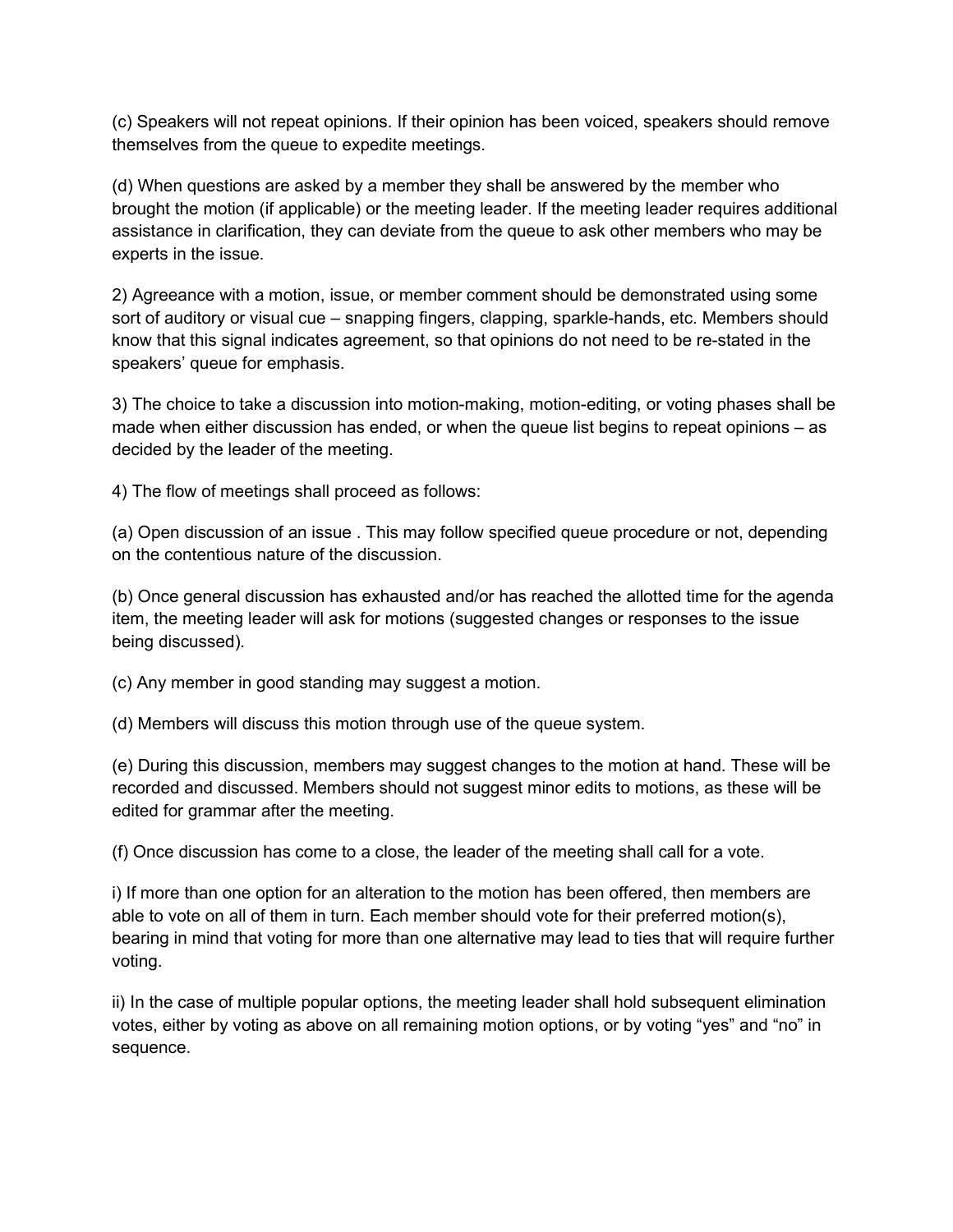iii) If only the original motion has been offered, without suggested changes, members shall vote either 'yes' or 'no' on a motion.

iv) When there is not a clear majority in a vocal vote, there will be a hand count for the options which the vocal vote could not choose between.

(g) If all votes and subsequent votes on a motion yield a tie, or close to a tie, then the membership will vote on one of the following options:

i) Table the discussion, think about it, and bring it up at the next meeting.

ii) Ask the Executive Council and the Executive Board to discuss the issue, change the resolution as needed, and vote on it.

iii) Re-open discussion, and vote on it again at this meeting.

5. Agendas will be set by the Executive Council for General Membership meetings, and by the Executive Board for Executive Council meetings. Time will be allotted to each item. If more time is required during a discussion point, the meeting leader will ask for a vote to extend the conversation by five (5) or ten (10) minutes. A simple majority vote is required to add time to discussion; if the motion for additional time fails, the agenda item proceeds to a vote if a motion is being considered, or onto the next discussion point.

6. This is a new rules system (2016). If members have suggested improvements or alterations to this rule system, they or their steward may propose alterations at any Executive Council meeting. If the suggested changes pass with a simple majority vote, then they will be implemented for the rest of the year. If they work well, they should be voted on by the membership for incorporation into the bylaws.

Section Two- The General Membership of the GTFF shall meet at least once per term of the academic year (excluding summer). Special meetings may be scheduled as necessary or as dictated by these bylaws. General Membership meetings shall be chaired by the President or their designee and shall be open to all Members in good standing. In the absence of the President, the Vice President for Organizing shall act as Chair. In the Absence of the Vice President for Organizing the Chair shall follow the order of succession in Article Seven, Section 3 of these Bylaws. The agenda for the General Membership Meetings shall be prepared by the President or their designee and distributed at the meeting. The Agenda shall be approved prior to discussion of any items outlined in it. A motion from the floor may modify the Agenda. The Membership shall have the power to bring motions from the floor. The Chair shall have the power to recognize all motions. A motion not recognized by the Chair may be brought to discussion by a motion from the floor to open discussion and a 2/3 vote of the members. An individual appointed by the President shall take minutes.

Section Three- The Executive Council shall meet as per Article 8, Section 1. The chair of the Executive Council shall be the Vice President for Organizing. An individual appointed by the Executive Council Chair will take accurate and complete minutes of the meeting. In the absence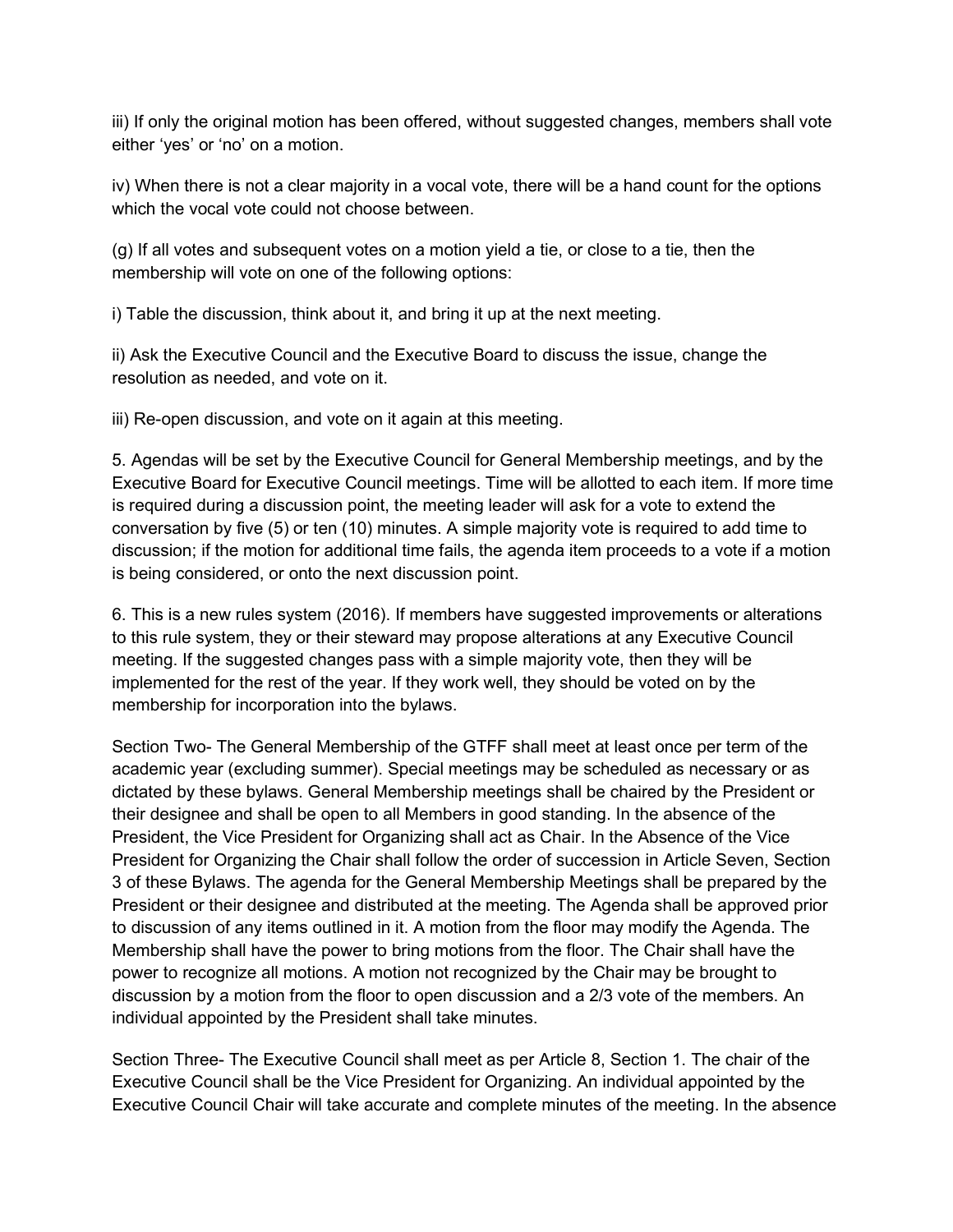of the Vice President for Organizing, the President will serve as chair or in the absence of the president; the chair will be determined by the order of succession in Article Seven, Section Four.

Section Four- The Executive Board shall meet as per Article 7, Section 1, and an individual appointed by the Chair shall take minutes.

## contents

## ARTICLE TWELVE – COLLECTIVE BARGAINING AGREEMENT RATIFICATION

Section One- Any collective bargaining agreement may only be ratified by the Regular Membership. Upon reaching a tentative agreement, the Bargaining Team shall present the collective bargaining agreement to the Membership at a General Membership meeting. The vote shall be in accordance with the GTFF Election Handbook or in a manner to be determined by the Executive Council. Ratification of the contract shall require a simple majority of those voting. A quorum of at least 30 percent of the Regular Membership must participate in the vote.

#### contents

## ARTICLE THIRTEEN – STRIKE VOTE

Section One- If the Bargaining Team decides that negotiations have been discontinued it may request the Executive Board to call a General Membership meeting for the purpose of authorizing the Executive Board to call a strike. The vote shall be in accordance with the GTFF Election Handbook or in a manner to be determined by the Executive Board. Strike authorization shall require a quorum of at least 30% of the Regular Membership with 60% in support of the strike. The time limitation of strike authorization shall be voted on by the Regular Membership and is amendable by future votes.

#### contents

## ARTICLE FOURTEEN – DUES

Section One- Regular, Associate, and Legacy Members are required to pay dues.

Section Two- Dues for all members shall be determined by their monthly income. A progressive structure will prescribe dues percentages by income brackets as follows:

- Below \$1110/mo: 2.1%
- \$1111 to \$1944.99/mo: 2.2%
- \$1945 or higher/mo: 2.3%

This amount will only be adjusted by any changes in affiliation fees.

Section Three- Fair share dues shall be determined by a formula based on the percentage of annual GTFF expenditures for bargaining unit representation. Fair share dues shall be adjusted within 45 calendar days of completion after each audit of GTFF finances.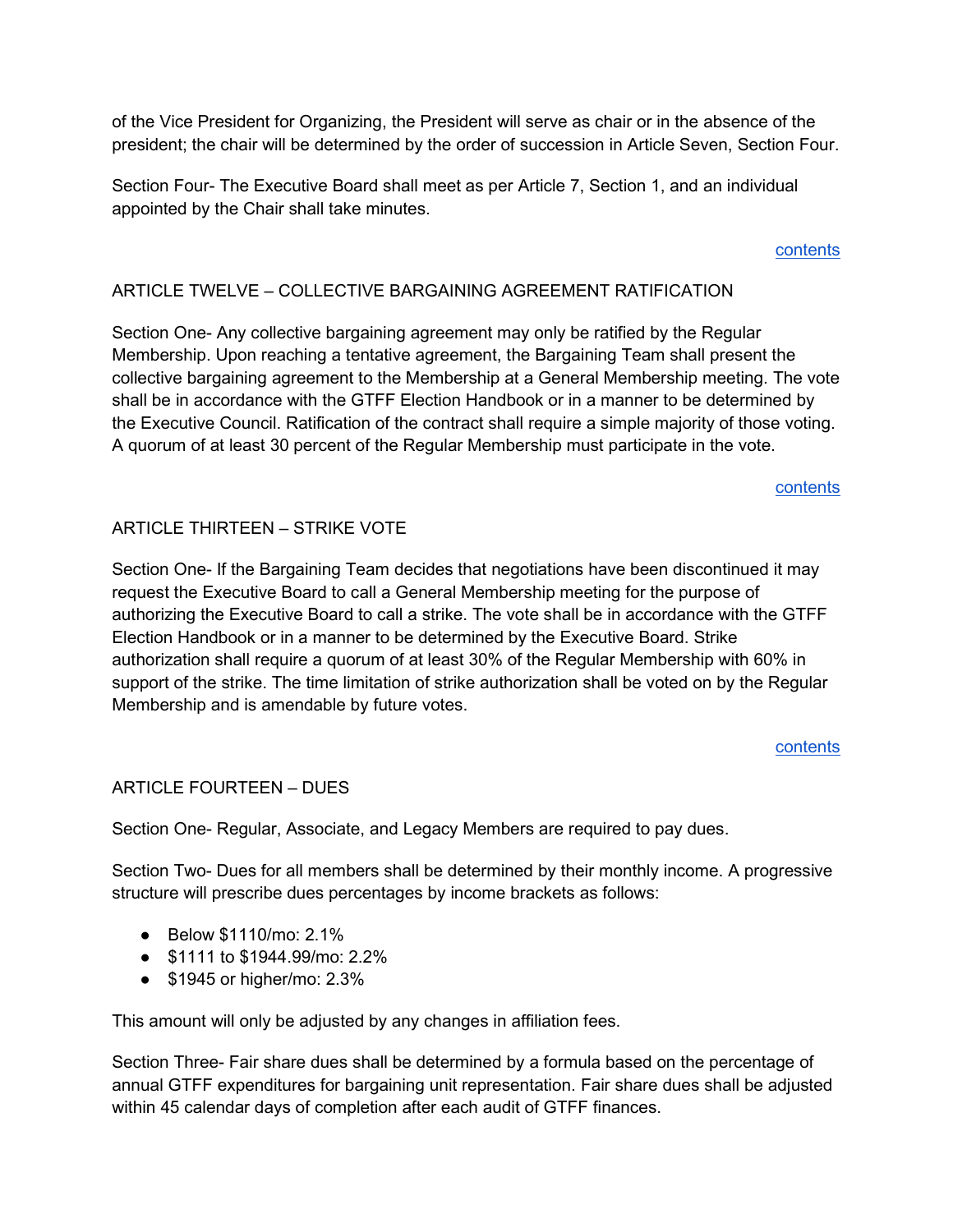Section Four- Legacy Members will remain in good standing as long as they continue to pay dues equivalent to the Regular Member dues rate of a .2 FTE appointment earning the minimum wage at GE level 1 or flat fee to be determined by the Executive Board. Legacy Member dues must be paid for a full term, or longer, and are due by the fifteenth of the month following the beginning of the term (October 15th, January 15th, or April 15th). Legacy Member dues must be paid before Legacy Members are eligible to participate in union functions that require membership.

Section Five- Associate Members will remain in good standing as long as they continue to pay dues equivalent to the Regular Member dues rate of a .2 FTE appointment earning the minimum wage at GE level 1 or a flat fee to be determined by the Executive Board. Associate Member dues must be paid for a full term, or longer, and are due by the fifteenth of the month following the beginning of the term. Associate Member dues must be paid before Associate Members are eligible to participate in union functions that require membership.

Section Six- The amount for initiation fees will be set by the Executive Council annually and approved by the General Membership at the next available meeting.

#### contents

## ARTICLE FIFTEEN – FINANCE AND BUDGETING

Section One- The Treasurer shall monitor the day-to-day financial business of the union. The Treasurer shall write checks on behalf of the union, for amounts allocated in the annual budget. Such checks are subject to the approval of the Executive Board, and must be co-signed by another union officer. The Treasurer may delegate their check-signing authority to another officer(s).

Section Two- The Treasurer, acting with the approval of the Executive Board, has the authority to disburse the amounts allocated in the annual budget. Under extraordinary circumstances, the Executive Board may override the approved budget and authorize the Treasurer to exceed the allocated annual budget item amounts within the following limits:

a) payment of allocated budget items (except the payment of percapita dues to affiliate organizations) may not exceed the budgeted amounts by more than 10 percent of the amount allocated on an annual basis without the approval of the Executive Council on an expense by expense basis;

b) the payment of per capita dues to affiliate organizations must be reviewed and approved by the Executive Board if they are in excess of 15 percent above the allocated amount per year;

c) all instances in which the Executive Board overrides the approved budget must be reported to the Executive Council and the General Membership at their next meetings.

d) the Executive Council may approve an increase to any one budget line-item or the creation of an additional budget line-item upon the request of the Treasurer or Budget Committee. This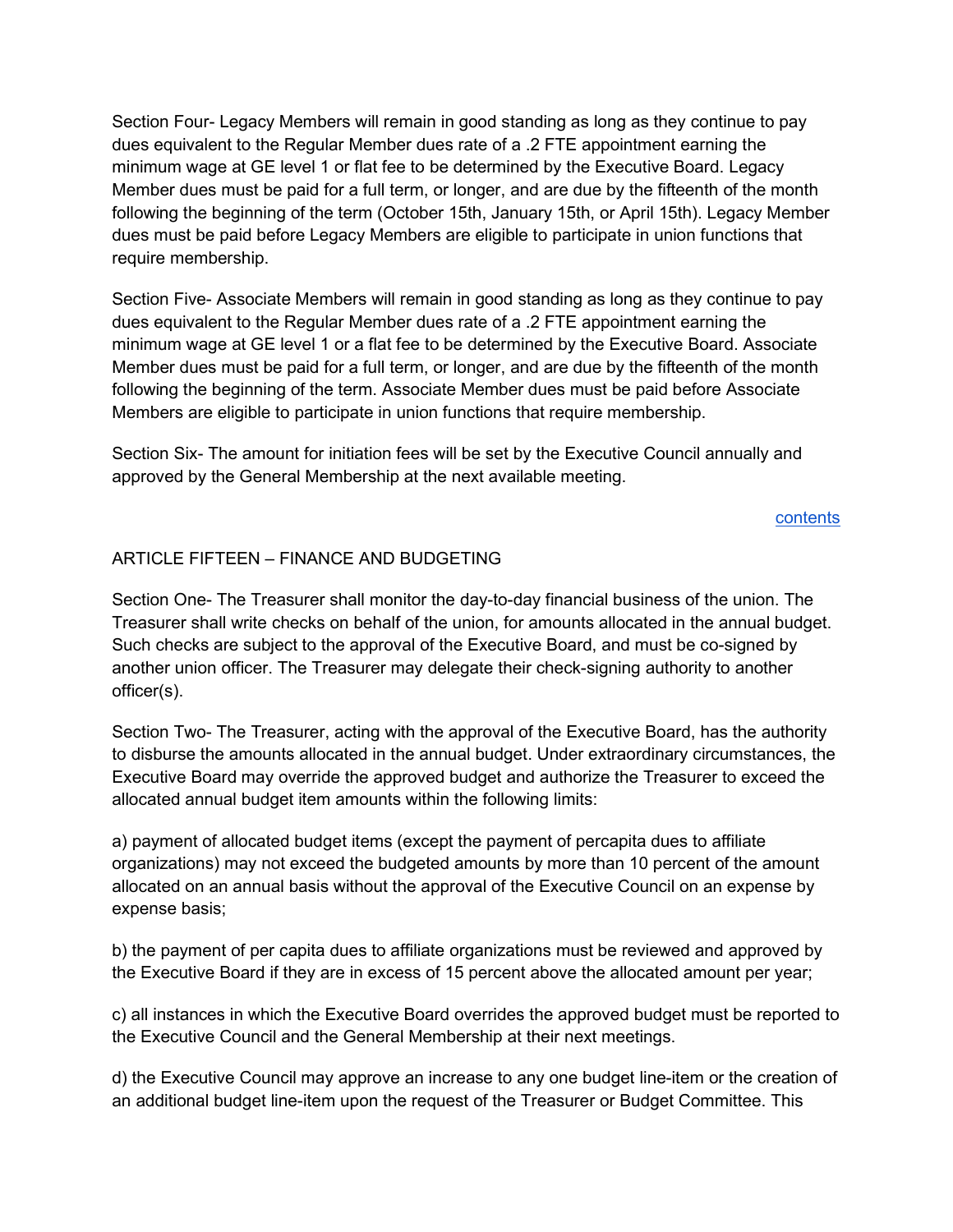increase may not exceed 35% for individual line item increases or \$500.00 for new line items. All changes to the budget must be approved by the general membership at their next meeting.

#### contents

## ARTICLE SIXTEEN – AFFILIATIONS

Section One- Should reason for disaffiliation occur due to a lack of common interest of the Graduate Teaching Fellows Federation with its affiliates, disaffiliation may be attained through a vote of a two-thirds majority of the Regular Members in good standing. At such time, the local shall become an independent union, free to affiliate or not affiliate with other organizations. A quorum of at least 40% of the Regular Membership must participate in such a vote.

Section Two- Those Regular Members in good standing, as measured at the end of the month preceding the vote, shall be eligible to vote in a disaffiliation election.

Section Three- Affiliation procedures involving any other organization require the same majority and quorum requirements as specified in Article 16 Sections 1 and 2 for disaffiliation.

Section Four- Delegates from this local shall be sent to state and national AFL-CIO and AFT conventions in accordance with their by-laws stipulating the number to be sent.

Section Five- Any Delegate from this local must be a Member in good standing.

Section Six- The local may choose by simple majority vote to send Delegates to conventions of other organizations when deemed appropriate. This process is outlined in Article 16 Section 2.

Section Seven- Delegates may be sent to conventions either as instructed or non-instructed Delegates, depending on a vote of the Membership.

Section Eight- The Delegate or Delegates, as the case may be, shall upon return make a report to both the Executive Council and the General Membership.

Section Nine- The delegation to the Lane County Central Labor Council shall consist of the Vice President for External Relations and such additional Delegates and alternates as the union is allowed. These Delegates and alternates shall be appointed by the Executive Council or be a member of the external relations committee.

contents

#### ARTICLE SEVENTEEN – AMENDMENTS

Section One- The by-laws may be amended by a simple majority vote.

Section Two- A quorum of at least 15 percent of the Membership is required for the changes to take effect.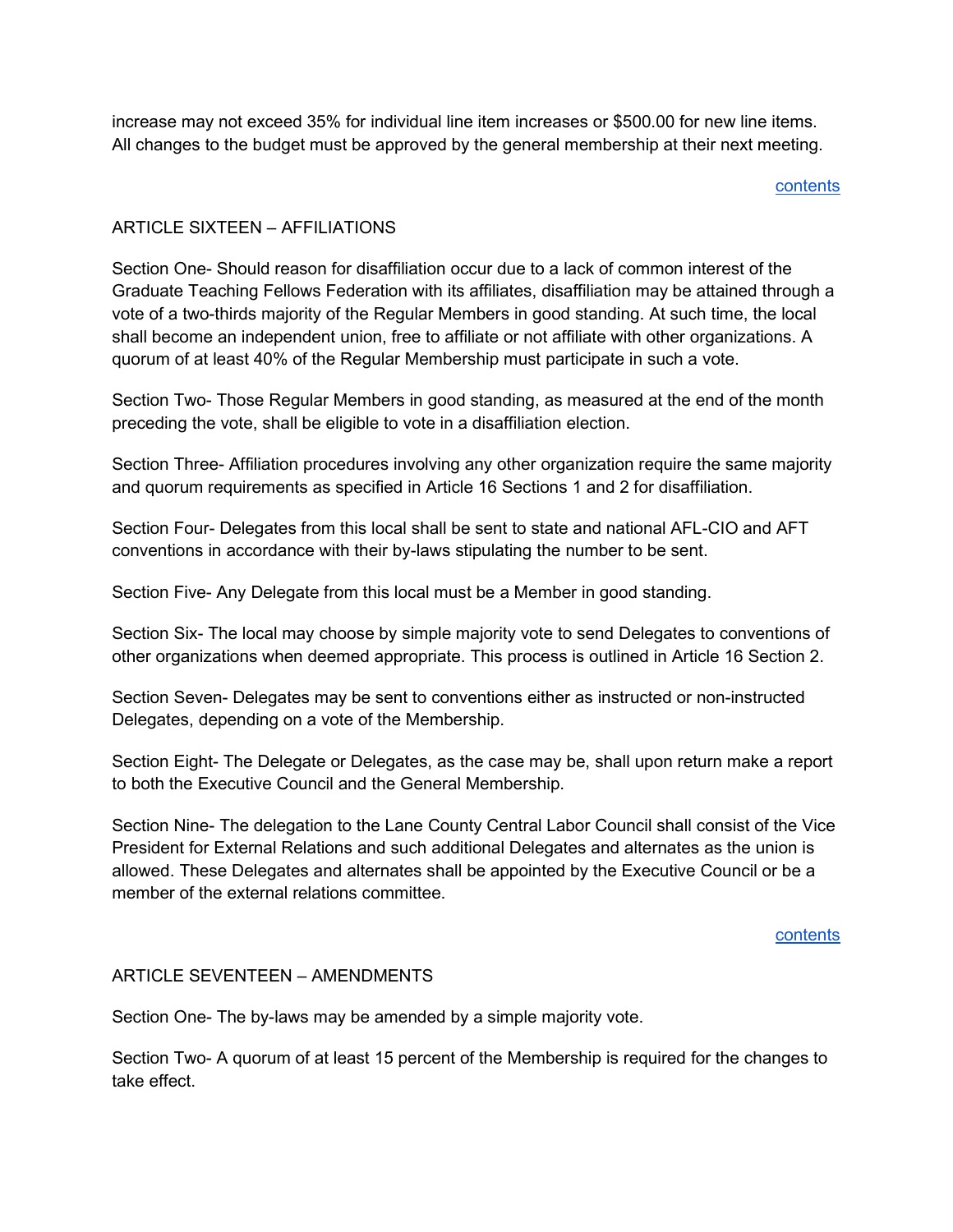Section Three- Notice of intent to amend the by-laws must be made 30 calendar days prior to such action.

Section Four - Proposed by-law amendments must be submitted within the timeframe set forth by the VP for Operations, and must be signed by at least then (10) members in good standing.

#### contents

## ARTICLE EIGHTEEN – HEALTH AND WELLBEING OF THE MEMBERSHIP

Section One – If any union member believes that an individual member of the GTFF has exhibited misconduct, or poses a threat to the health and/or safety of another member or group of members of the GTFF, they can petition the President or Vice President for Organizing to call a special session of the Executive Council to revoke the "good standing" status of the individual member.

The President or Vice President for Organizing shall inform the charged member of the petition and charges being brought against them within 2 days of receiving the petition.

The President or Vice President for Organizing shall call the special session no later than 10 days after receiving a request for a special session.

The President or Vice President for Organizing will act as the chair for the special session and will not be allowed to vote.

The process of the special session will afford the charged member a full and fair hearing at the special session of the Executive Council before the Executive Council votes at the end of the special session on revoking the good standing of a member for health and/or safety reasons.

Section Two – It requires a 3/4 vote of the full body of the Executive Council to revoke good standing for health and/or safety reasons. To protect privacy, this vote shall be carried out by secret ballot, either on paper or electronically.

Section Three – In the event of the Executive Council voting to revoke the good standing of a member for health and/or safety reasons, the President or Vice President for Organizing will notify the member within two days of the vote.

Section Four – A member who has had their good standing revoked by vote of the

Executive Council may petition the Executive Council to reinstate good standing no sooner than 60 calendar days from the revocation. The member can petition the President or Vice President for Organizing to call a special session of the Executive Council to re-instate their good standing. Should this period transpire during the summer term, the re-instating of a given member will not occur until Executive Council members return for fall term.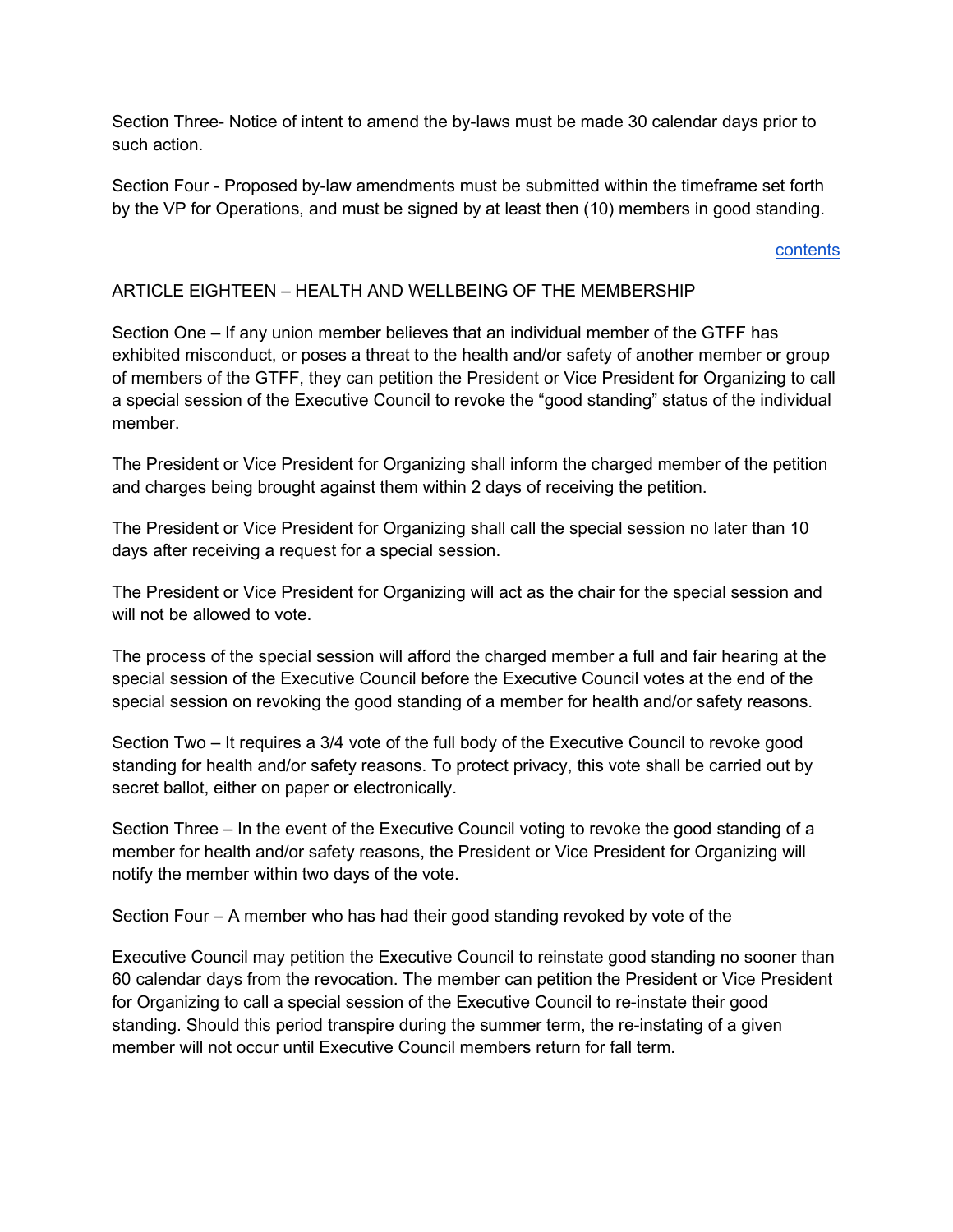The President or Vice President for Organizing shall call the special session no later than 10 days after receiving a request for special session.

The President or Vice President for Organizing will act as the chair for the special session and will not be allowed to vote.

Should this process of re-instating a given member occur after the President and Vice President for Organizing's terms of office have ended, those previous officers will remain the chairs for this special session. If either the former President and/or Vice President for Organizing are no longer official union members, the newly elected President or Vice President for Organizing will assume these chair responsibilities.

## ARTICLE 19 - MUTUAL-AID HARDSHIP FUND

Beginning in AY 2020-21, a portion of GTFF member dues will be allocated towards constituting and maintaining a Mutual-Aid Hardship Fund (from now on "the Fund").

- a) The amount allocated to the Fund is voted annually as part of the yearly budget of the union, but under no circumstances can fall below \$10,000.
- b) The union recognizes the hardship that many of our members face during the summer due to a lower number of GE appointments. The Fund is primarily meant to address this hardship.
- c) A Hardship Fund Committee is constituted every year following the approval of the budget in May and holds a mandatory meeting BEFORE July 1 (start of new budget year).

## contents

## **DEFINITIONS**

As used in these by-laws and in related contexts:

"Affiliation" means an official association (i.e. payment of dues) with a labor organization.

"Approval" or "Advice and Consent" means the question has been called to a vote.

"Bargaining unit" means all GEs who are employed as such by the University of Oregon as specified in its Collective Bargaining Agreement and as clarified by the Employment Relations Board.

"Executive Board" or "Board" is comprised of the duly elected and appointed officers of the union.